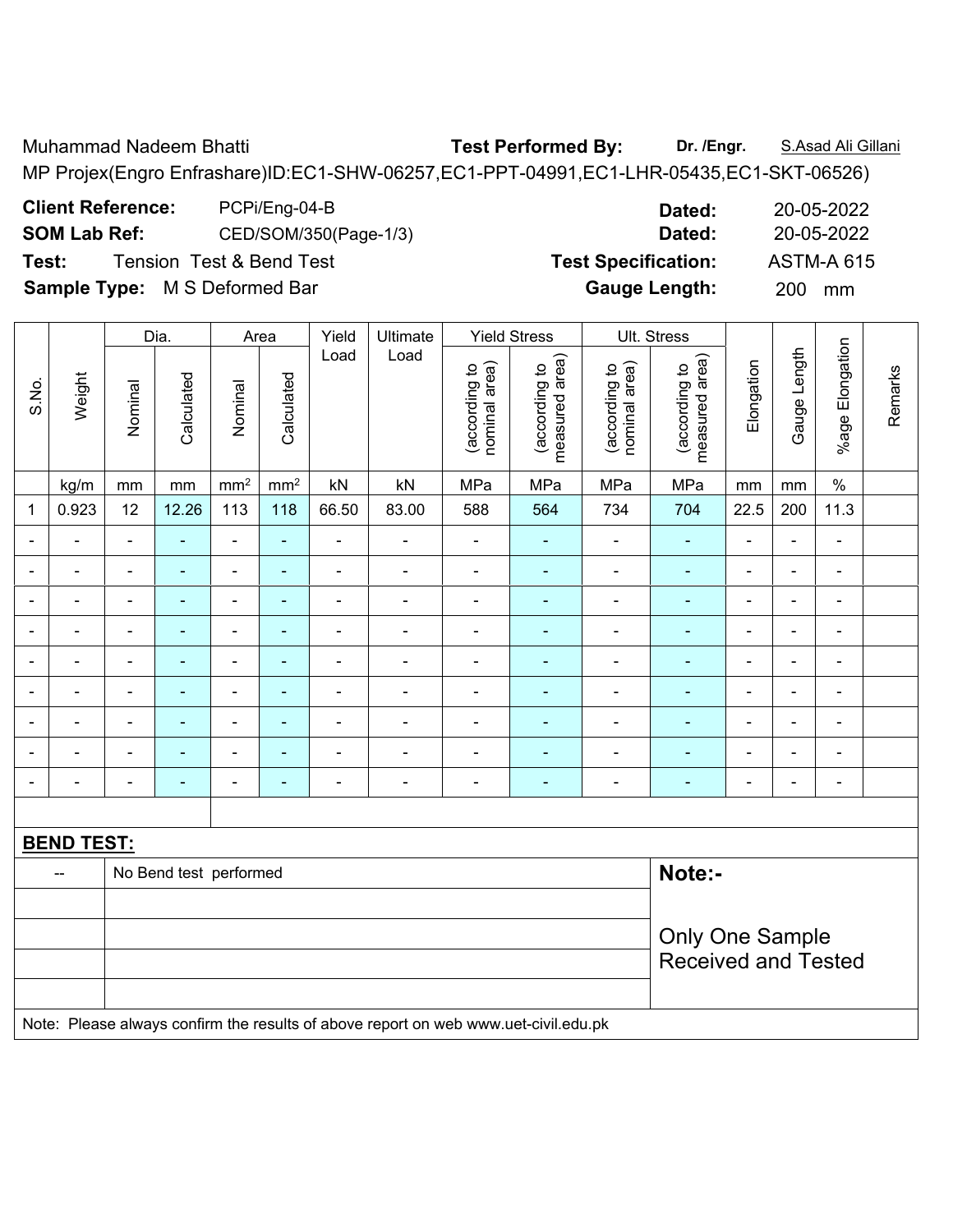Muhammad Nadeem Bhatti **Test Performed By: Dr. /Engr.** S.Asad Ali Gillani

MP Projex(Engro Enfrashare)ID:EC1-SHW-06257,EC1-PPT-04991,EC1-LHR-05435,EC1-SKT-06526)

**Client Reference:** PCPi/Eng-05-B **Dated:** 20-05-2022 **SOM Lab Ref:** CED/SOM/350(Page-2/3) **Dated:** 20-05-2022 **Test:** Tension Test & Bend Test **Test Specification:** ASTM-A 615

|                |                   |                | Dia.                   |                          | Area            | Yield                    | Ultimate                                                                            |                                | <b>Yield Stress</b>             |                                | Ult. Stress                     |                          |                |                          |         |
|----------------|-------------------|----------------|------------------------|--------------------------|-----------------|--------------------------|-------------------------------------------------------------------------------------|--------------------------------|---------------------------------|--------------------------------|---------------------------------|--------------------------|----------------|--------------------------|---------|
| S.No.          | Weight            | Nominal        | Calculated             | Nominal                  | Calculated      | Load                     | Load                                                                                | nominal area)<br>(according to | measured area)<br>(according to | (according to<br>nominal area) | measured area)<br>(according to | Elongation               | Gauge Length   | %age Elongation          | Remarks |
|                | kg/m              | mm             | mm                     | $\text{mm}^2$            | mm <sup>2</sup> | kN                       | kN                                                                                  | MPa                            | MPa                             | MPa                            | MPa                             | mm                       | mm             | $\%$                     |         |
| 1              | 1.551             | 16             | 15.88                  | 201                      | 198             | 115.70                   | 127.00                                                                              | 575                            | 585                             | 632                            | 642                             | 27.5                     | 200            | 13.8                     |         |
| $\blacksquare$ |                   | $\blacksquare$ | $\blacksquare$         | $\blacksquare$           | $\blacksquare$  | $\blacksquare$           | Ē,                                                                                  | $\blacksquare$                 | $\blacksquare$                  | $\blacksquare$                 | $\blacksquare$                  | $\blacksquare$           | $\blacksquare$ | $\blacksquare$           |         |
|                |                   | $\blacksquare$ | L,                     | $\blacksquare$           | $\blacksquare$  | ÷                        | Ē,                                                                                  | $\blacksquare$                 | $\sim$                          | ä,                             | $\blacksquare$                  | ۰                        | ÷              | $\blacksquare$           |         |
|                |                   | $\blacksquare$ |                        | $\blacksquare$           | ۰               | ÷                        |                                                                                     | $\blacksquare$                 |                                 | $\blacksquare$                 | ۰                               | ۰                        | ÷              | $\blacksquare$           |         |
| ۰              |                   | $\blacksquare$ | ٠                      | $\blacksquare$           | ۰               | $\blacksquare$           | $\overline{\phantom{0}}$                                                            | $\blacksquare$                 | $\blacksquare$                  | $\blacksquare$                 | $\blacksquare$                  | ۰                        | $\blacksquare$ | $\blacksquare$           |         |
| $\blacksquare$ | $\blacksquare$    | $\blacksquare$ | ÷                      | $\overline{\phantom{a}}$ | ٠               | $\blacksquare$           | ä,                                                                                  | $\blacksquare$                 | $\blacksquare$                  | $\blacksquare$                 | $\blacksquare$                  | $\blacksquare$           | L.             | $\blacksquare$           |         |
| ÷              |                   | $\blacksquare$ | ä,                     | $\overline{\phantom{a}}$ | $\blacksquare$  | ÷,                       | $\blacksquare$                                                                      | $\blacksquare$                 | $\blacksquare$                  | $\blacksquare$                 | $\blacksquare$                  | $\overline{\phantom{a}}$ | ÷,             | $\blacksquare$           |         |
|                |                   | $\blacksquare$ | $\blacksquare$         | $\blacksquare$           | $\blacksquare$  | $\overline{\phantom{0}}$ | ÷                                                                                   | $\blacksquare$                 | $\blacksquare$                  | $\blacksquare$                 | $\blacksquare$                  | ۰                        | ÷              | $\overline{\phantom{a}}$ |         |
|                |                   |                | ä,                     | $\blacksquare$           | $\blacksquare$  | $\blacksquare$           |                                                                                     | Ē,                             | $\blacksquare$                  | $\blacksquare$                 | ۰                               |                          | $\blacksquare$ | $\blacksquare$           |         |
|                |                   |                |                        | ٠                        | ۰               |                          | $\blacksquare$                                                                      |                                |                                 |                                | ٠                               | $\blacksquare$           | $\blacksquare$ | $\blacksquare$           |         |
|                |                   |                |                        |                          |                 |                          |                                                                                     |                                |                                 |                                |                                 |                          |                |                          |         |
|                | <b>BEND TEST:</b> |                |                        |                          |                 |                          |                                                                                     |                                |                                 |                                |                                 |                          |                |                          |         |
|                | --                |                | No Bend test performed |                          |                 |                          |                                                                                     |                                |                                 |                                | Note:-                          |                          |                |                          |         |
|                |                   |                |                        |                          |                 |                          |                                                                                     |                                |                                 |                                |                                 |                          |                |                          |         |
|                |                   |                |                        |                          |                 |                          |                                                                                     |                                |                                 |                                | <b>Only One Sample</b>          |                          |                |                          |         |
|                |                   |                |                        |                          |                 |                          |                                                                                     |                                |                                 |                                | <b>Received and Tested</b>      |                          |                |                          |         |
|                |                   |                |                        |                          |                 |                          |                                                                                     |                                |                                 |                                |                                 |                          |                |                          |         |
|                |                   |                |                        |                          |                 |                          | Note: Please always confirm the results of above report on web www.uet-civil.edu.pk |                                |                                 |                                |                                 |                          |                |                          |         |

**Sample Type:** M S Deformed Bar **Gauge Length:** 200 mm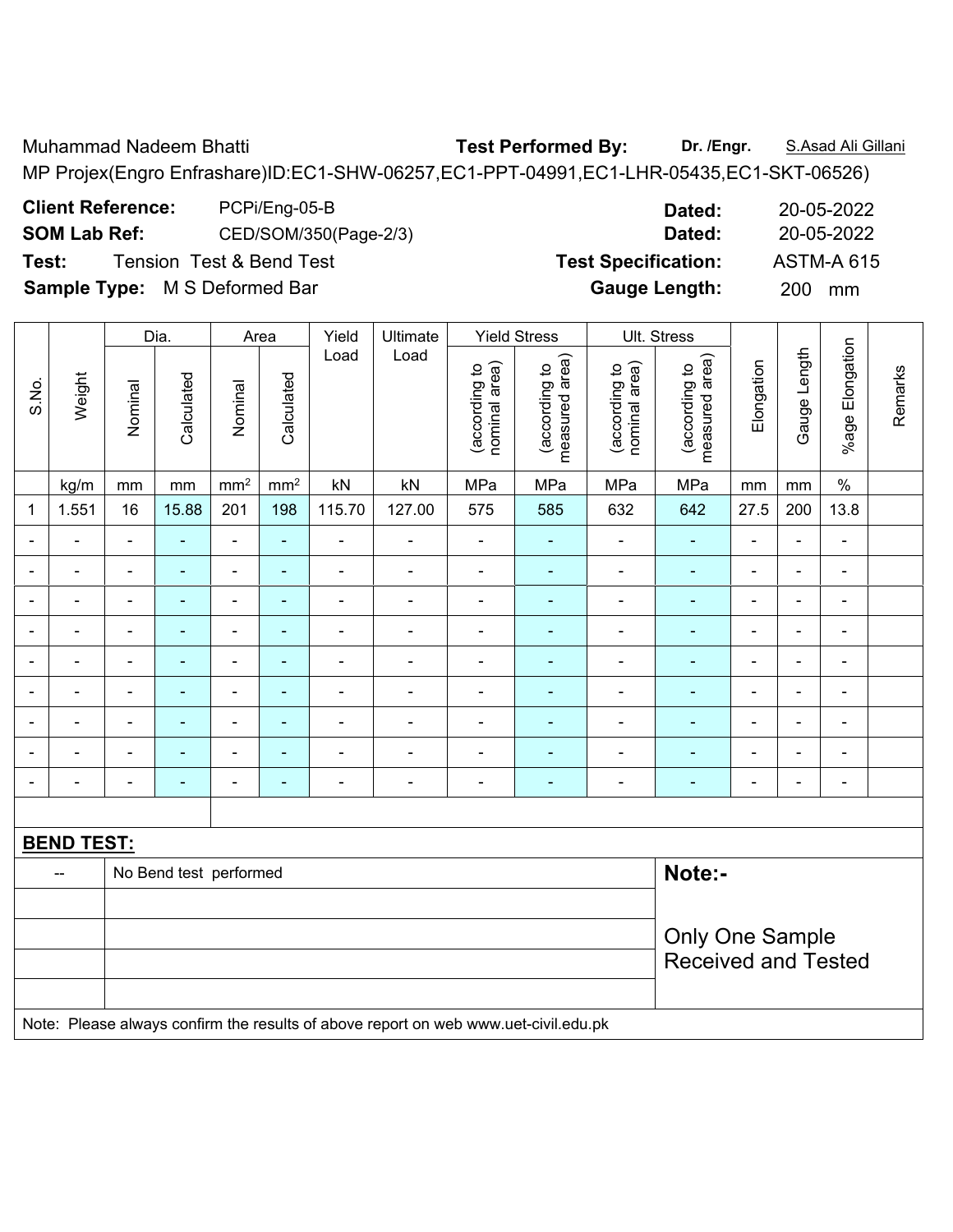Muhammad Nadeem Bhatti **Natistian and Test Performed By:** Dr. /Engr. **S.Asad Ali Gillani** MP Projex(Engro Enfrashare)ID:EC1-SHW-06257,EC1-PPT-04991,EC1-LHR-05435,EC1-SKT-06526)

**Client Reference:** PCPi/Eng-06-B **Dated:** 20-05-2022

**SOM Lab Ref:** CED/SOM/350(Page-3/3) **Dated:** 20-05-2022

**Test:** Tension Test & Bend Test **Test Specification:** ASTM-A 615

**Sample Type:** M S Deformed Bar **Gauge Length:** 200 mm

|       |                          |                              | Dia.       | Area                     |                          | Yield                    | Ultimate                 |                                | <b>Yield Stress</b>             |                                | Ult. Stress                        |                          |                          |                          |  |
|-------|--------------------------|------------------------------|------------|--------------------------|--------------------------|--------------------------|--------------------------|--------------------------------|---------------------------------|--------------------------------|------------------------------------|--------------------------|--------------------------|--------------------------|--|
| S.No. | Weight                   | Nominal                      | Calculated | Nominal                  | Calculated               | Load                     | Load                     | nominal area)<br>(according to | measured area)<br>(according to | nominal area)<br>(according to | area)<br>(according to<br>measured | Elongation               | ength<br>┙<br>Gauge      | Elongation<br>$%$ age    |  |
|       | kg/m                     | mm                           | mm         | mm <sup>2</sup>          | mm <sup>2</sup>          | $\mathsf{k}\mathsf{N}$   | $\mathsf{k}\mathsf{N}$   | MPa                            | MPa                             | MPa                            | MPa                                | mm                       | mm                       | $\%$                     |  |
| 1     | 2.254                    | 20                           | 19.12      | 314                      | 287                      | 125.00                   | 163.70                   | 398                            | 436                             | 521                            | 571                                | 30.0                     | 200                      | 15.0                     |  |
|       | $\overline{\phantom{0}}$ | $\blacksquare$               |            | ۰                        | ٠                        |                          | $\overline{\phantom{0}}$ | $\overline{\phantom{a}}$       | $\blacksquare$                  | $\blacksquare$                 | $\blacksquare$                     | $\blacksquare$           | $\blacksquare$           | $\blacksquare$           |  |
|       | $\overline{\phantom{0}}$ | $\qquad \qquad \blacksquare$ |            | -                        | $\blacksquare$           |                          |                          | $\overline{\phantom{a}}$       | $\blacksquare$                  | $\overline{\phantom{0}}$       | $\blacksquare$                     | $\overline{\phantom{0}}$ | $\blacksquare$           | $\blacksquare$           |  |
|       |                          | -                            |            | -                        |                          |                          |                          |                                |                                 |                                |                                    | $\overline{\phantom{0}}$ |                          | ٠                        |  |
|       |                          |                              |            | $\overline{\phantom{0}}$ |                          |                          |                          |                                |                                 |                                |                                    |                          |                          | ۰                        |  |
|       |                          | -                            |            | -                        | -                        |                          |                          | $\overline{\phantom{a}}$       | $\blacksquare$                  |                                | $\overline{\phantom{0}}$           | $\overline{\phantom{0}}$ |                          | $\blacksquare$           |  |
|       |                          | $\blacksquare$               |            | ۰                        | $\overline{\phantom{0}}$ | $\overline{\phantom{0}}$ |                          | $\overline{\phantom{a}}$       | ۰                               |                                | $\blacksquare$                     | $\blacksquare$           | $\blacksquare$           | $\sim$                   |  |
|       |                          | $\qquad \qquad \blacksquare$ |            | -                        | $\blacksquare$           |                          |                          | $\overline{\phantom{a}}$       | $\overline{\phantom{0}}$        |                                | $\overline{\phantom{0}}$           | $\overline{\phantom{0}}$ | $\overline{\phantom{0}}$ | $\overline{\phantom{a}}$ |  |
|       |                          | $\overline{\phantom{0}}$     |            | -                        | $\blacksquare$           |                          |                          | $\blacksquare$                 |                                 |                                | $\overline{\phantom{0}}$           | $\overline{\phantom{0}}$ | $\overline{\phantom{0}}$ | $\overline{\phantom{a}}$ |  |
|       |                          |                              |            |                          |                          |                          |                          |                                |                                 |                                |                                    |                          |                          | $\blacksquare$           |  |

| <b>BEND TEST:</b> |                                                                                     |                            |
|-------------------|-------------------------------------------------------------------------------------|----------------------------|
|                   | No Bend test performed                                                              | Note:-                     |
|                   |                                                                                     |                            |
|                   |                                                                                     | <b>Only One Sample</b>     |
|                   |                                                                                     | <b>Received and Tested</b> |
|                   |                                                                                     |                            |
|                   | Note: Please always confirm the results of above report on web www.uet-civil.edu.pk |                            |

Remarks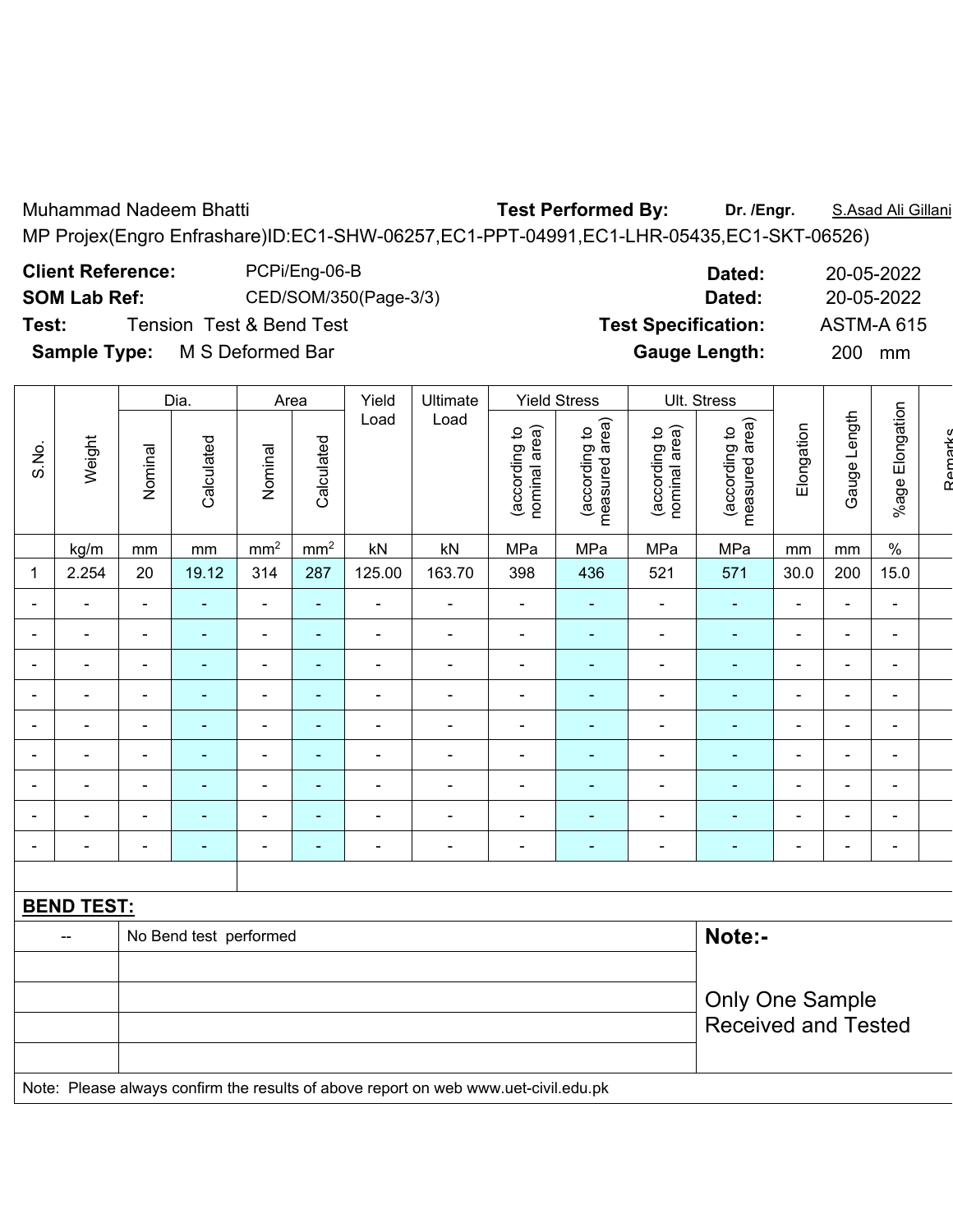Taslim Alam **Test Performed By: Dr. /Engr.** Asad Ali Gillani

RE Nespak Zeroline Bridge,Kartarpur.(Const Of Bridge At Zeroline Kartarpur Sb Corridor)

# **Client Reference:** 4371/021/TA/01/036

**Test:** Tension Test & Bend Test **Test Specification:** ASTM-A-615 **Gauge Length:** 8 inch **Sample Type:** Deformed Bar (FF Steel)

**SOM Lab Ref:** 345 (Page-1/1) **Dated:** 20-05-2022 **Dated:** 20-05-2022

|                |                   |                         | Dia.           |                 | Area            | Yield          | Ultimate                                                                            |                                | <b>Yield Stress</b>             |                                | Ult. Stress                                           |                |              |                          |         |
|----------------|-------------------|-------------------------|----------------|-----------------|-----------------|----------------|-------------------------------------------------------------------------------------|--------------------------------|---------------------------------|--------------------------------|-------------------------------------------------------|----------------|--------------|--------------------------|---------|
| S.No.          | Weight            | Nominal                 | Calculated     | Nominal         | Calculated      | Load           | Load                                                                                | nominal area)<br>(according to | measured area)<br>(according to | nominal area)<br>(according to | (according to<br>measured area)<br>measured           | Elongation     | Gauge Length | Elongation<br>$%$ age    | Remarks |
|                | lb/ft             | $\#$                    | in             | in <sup>2</sup> | in <sup>2</sup> | Tons           | Tons                                                                                | psi                            | psi                             | psi                            | psi                                                   | in             | in           | $\%$                     |         |
| 1              | 2.536             | 8                       | 0.974          | 0.79            | 0.745           | 24.64          | 32.90                                                                               | 68790                          | 72940                           | 91840                          | 97380                                                 | 1.40           | 8.0          | 17.5                     |         |
| $\overline{2}$ | 2.545             | 8                       | 0.976          | 0.79            | 0.748           | 24.74          | 33.15                                                                               | 69070                          | 72950                           | 92550                          | 97740                                                 | 1.50           | 8.0          | 18.8                     |         |
| 3              | 0.603             | $\overline{4}$          | 0.475          | 0.20            | 0.177           | 5.71           | 7.92                                                                                | 62950                          | 71130                           | 87340                          | 98690                                                 | 1.20           | 8.0          | 15.0                     |         |
| 4              | 0.598             | $\overline{\mathbf{4}}$ | 0.473          | 0.20            | 0.176           | 5.73           | 7.92                                                                                | 63180                          | 71790                           | 87340                          | 99250                                                 | 1.10           | 8.0          | 13.8                     |         |
|                | $\blacksquare$    | $\blacksquare$          | ÷,             | $\blacksquare$  | ÷,              | $\blacksquare$ | $\blacksquare$                                                                      | ÷                              |                                 | $\blacksquare$                 | $\blacksquare$                                        | $\blacksquare$ |              | $\blacksquare$           |         |
| $\blacksquare$ | $\overline{a}$    | ä,                      | $\blacksquare$ | $\blacksquare$  | $\blacksquare$  | $\blacksquare$ | ä,                                                                                  | ä,                             | ÷                               | $\blacksquare$                 | $\blacksquare$                                        | L.             |              | $\blacksquare$           |         |
|                |                   |                         |                |                 | ۳               |                | ÷                                                                                   | L,                             | ÷                               | $\blacksquare$                 | ä,                                                    |                |              | ä,                       |         |
|                |                   |                         |                |                 |                 |                |                                                                                     |                                |                                 |                                | ٠                                                     |                |              | L,                       |         |
|                |                   |                         |                |                 |                 |                |                                                                                     |                                |                                 | ۰                              | ٠                                                     |                |              | Ē,                       |         |
| $\blacksquare$ |                   | $\blacksquare$          | $\blacksquare$ | ÷               | ۳               |                | $\blacksquare$                                                                      | Ē,                             | $\blacksquare$                  | ۰                              | ٠                                                     | $\blacksquare$ |              | $\overline{\phantom{a}}$ |         |
|                |                   |                         |                |                 |                 |                |                                                                                     |                                |                                 |                                |                                                       |                |              |                          |         |
|                | <b>BEND TEST:</b> |                         |                |                 |                 |                |                                                                                     |                                |                                 |                                |                                                       |                |              |                          |         |
|                | # 8               |                         |                |                 |                 |                | Sample bend through 180 degrees Satisfactorily without any crack                    |                                |                                 |                                | Note:-                                                |                |              |                          |         |
|                | #4                |                         |                |                 |                 |                | Sample bend through 180 degrees Satisfactorily without any crack                    |                                |                                 |                                |                                                       |                |              |                          |         |
|                |                   |                         |                |                 |                 |                |                                                                                     |                                |                                 |                                | <b>Only Six Samples</b><br><b>Received and Tested</b> |                |              |                          |         |
|                |                   |                         |                |                 |                 |                | Note: Please always confirm the results of above report on web www.uet-civil.edu.pk |                                |                                 |                                |                                                       |                |              |                          |         |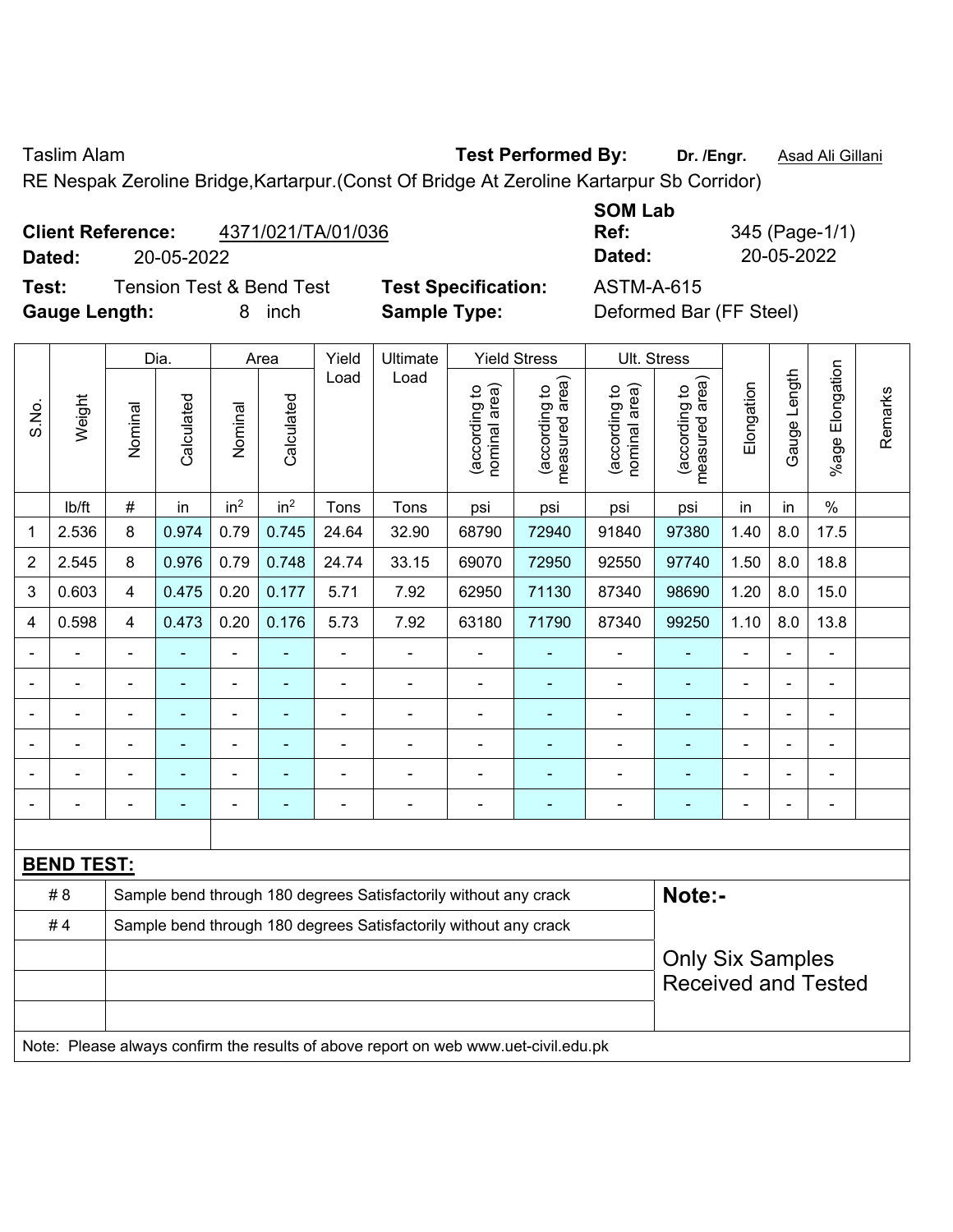Muhammad Akhtar Brigadier ® **Test Performed By: Dr. /Engr.** Asad Ali Gillani PD New Metro City Housing Scheme,Sara-I-Alamgir

### **Client Reference:** PD/NMC/22/103 **Dated:** 17-05-2022 **Dated:** 20-05-2022

**Test:** Tension Test & Bend Test **Test Specification:** ASTM-A-615 **Gauge Length:** 8 inch **Sample Type:** Deformed Bar (Kamran Steel)

|                |                   |                | Dia.           |                 | Area            | Yield          | Ultimate                                                         |                                | <b>Yield Stress</b>                | Ult. Stress                    |                                 |                |                |                          |         |
|----------------|-------------------|----------------|----------------|-----------------|-----------------|----------------|------------------------------------------------------------------|--------------------------------|------------------------------------|--------------------------------|---------------------------------|----------------|----------------|--------------------------|---------|
| S.No.          | Weight            | Nominal        | Calculated     | Nominal         | Calculated      | Load           | Load                                                             | nominal area)<br>(according to | area)<br>(according to<br>measured | (according to<br>nominal area) | (according to<br>measured area) | Elongation     | Gauge Length   | Elongation<br>$%$ age    | Remarks |
|                | lb/ft             | $\#$           | in             | in <sup>2</sup> | in <sup>2</sup> | Tons           | Tons                                                             | psi                            | psi                                | psi                            | psi                             | in             | in             | $\frac{0}{0}$            |         |
| 1              | 1.516             | 6              | 0.754          | 0.44            | 0.446           | 13.76          | 19.67                                                            | 68980                          | 68050                              | 98610                          | 97290                           | 1.30           | 8.0            | 16.3                     |         |
| $\overline{2}$ | 0.650             | 4              | 0.493          | 0.20            | 0.191           | 6.22           | 8.43                                                             | 68570                          | 71800                              | 92960                          | 97340                           | 1.00           | 8.0            | 12.5                     |         |
|                |                   | ä,             |                | ä,              | ۰               | $\blacksquare$ | ä,                                                               | $\blacksquare$                 |                                    | ä,                             | $\blacksquare$                  | ÷              |                | $\blacksquare$           |         |
|                |                   | $\blacksquare$ | ۰              | $\blacksquare$  | ۰               | $\blacksquare$ | ÷                                                                | $\blacksquare$                 | ٠                                  | $\overline{a}$                 | $\blacksquare$                  | $\blacksquare$ |                | $\blacksquare$           |         |
|                |                   | $\blacksquare$ | $\blacksquare$ | $\blacksquare$  | $\blacksquare$  | $\blacksquare$ | $\blacksquare$                                                   | $\blacksquare$                 | $\blacksquare$                     | $\blacksquare$                 | $\blacksquare$                  | $\blacksquare$ |                | $\overline{\phantom{a}}$ |         |
|                |                   | $\blacksquare$ | $\blacksquare$ | ۰               | $\blacksquare$  |                | -                                                                |                                |                                    |                                |                                 | -              |                | ۰                        |         |
|                |                   | ä,             | $\blacksquare$ | ۰               | ۰               |                | $\blacksquare$                                                   |                                |                                    | $\blacksquare$                 | $\blacksquare$                  | $\blacksquare$ |                | $\blacksquare$           |         |
|                |                   | $\blacksquare$ | $\blacksquare$ | ۰               | ٠               |                | $\blacksquare$                                                   | $\blacksquare$                 | ٠                                  | $\overline{\phantom{0}}$       | $\overline{\phantom{a}}$        | $\blacksquare$ |                | $\blacksquare$           |         |
|                | $\blacksquare$    | ä,             | $\blacksquare$ | ۰               | ۰               | ٠              | $\blacksquare$                                                   | $\blacksquare$                 | ٠                                  | $\overline{a}$                 | $\blacksquare$                  | $\blacksquare$ | $\blacksquare$ | ÷                        |         |
|                |                   | $\blacksquare$ |                | ۰               | ۰               | ٠              | ÷                                                                | $\blacksquare$                 | $\overline{a}$                     | $\overline{\phantom{0}}$       | $\overline{\phantom{a}}$        | ä,             | $\blacksquare$ | $\overline{\phantom{a}}$ |         |
|                |                   |                |                |                 |                 |                |                                                                  |                                |                                    |                                |                                 |                |                |                          |         |
|                | <b>BEND TEST:</b> |                |                |                 |                 |                |                                                                  |                                |                                    |                                |                                 |                |                |                          |         |
|                | #6                |                |                |                 |                 |                | Sample bend through 180 degrees Satisfactorily without any crack |                                |                                    |                                | Note:-                          |                |                |                          |         |
|                | #4                |                |                |                 |                 |                | Sample bend through 180 degrees Satisfactorily without any crack |                                |                                    |                                |                                 |                |                |                          |         |
|                |                   |                |                |                 |                 |                |                                                                  |                                |                                    |                                | <b>Only Four Samples</b>        |                |                |                          |         |
|                |                   |                |                |                 |                 |                |                                                                  |                                |                                    |                                | <b>Received and Tested</b>      |                |                |                          |         |

Note: Please always confirm the results of above report on web www.uet-civil.edu.pk

**SOM Lab Ref:** 346 (Page-1/1)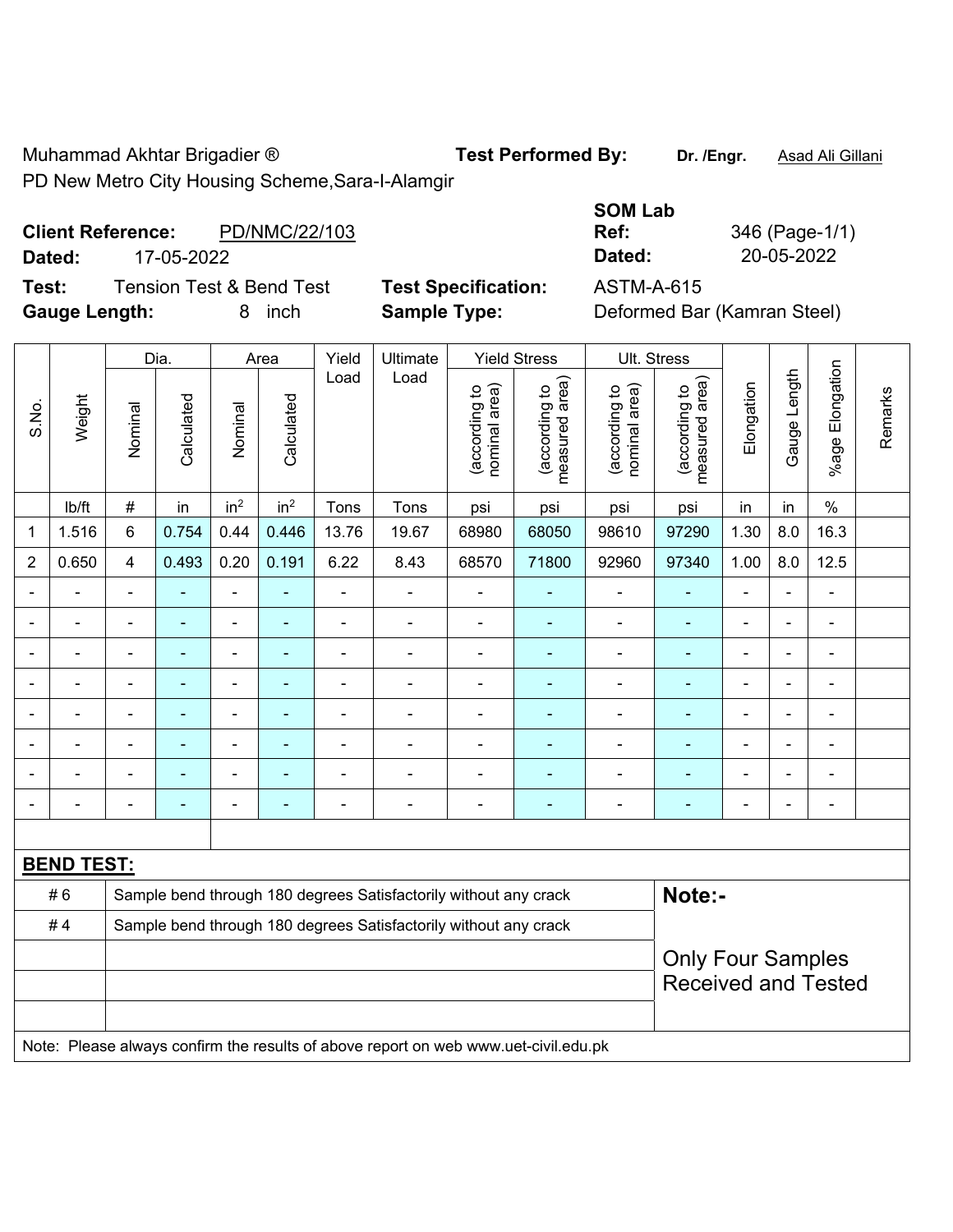Asim Chiragh **Test Performed By:** Dr. /Engr. **Asad Ali Gillani** Asim Chiragh

RE Nespak Lhr.(Widening/Impro Of Carpet Rd From Adda W/S Sargodha Rd To KhanQah Byepass)

|                          |            |              |                    | UVIII LUM |                                                                 |  |
|--------------------------|------------|--------------|--------------------|-----------|-----------------------------------------------------------------|--|
| <b>Client Reference:</b> |            |              | 3811/103/ADP/AC/49 | Ref:      | 347 (Page-1/                                                    |  |
| Dated:                   | 26-04-2022 |              |                    | Dated:    | 20-05-2022                                                      |  |
| - -                      |            | — <u>105</u> |                    |           | $\lambda$ $\lambda$ $\tau$ $\lambda$ $\lambda$ $\lambda$ $\tau$ |  |

**Test:** Tension Test & Bend Test **Test Specification:** ASTM-A-615 **Gauge Length:** 8 inch **Sample Type:** Deformed Bar

**SOM Lab Ref:** 347 (Page-1/1)

|       |                   |                | Dia.           |                 | Area            | Yield          | Ultimate                                                                            |                                | <b>Yield Stress</b>                         |                               | Ult. Stress                                 |                |              |                       |         |
|-------|-------------------|----------------|----------------|-----------------|-----------------|----------------|-------------------------------------------------------------------------------------|--------------------------------|---------------------------------------------|-------------------------------|---------------------------------------------|----------------|--------------|-----------------------|---------|
| S.No. | Weight            | Nominal        | Calculated     | Nominal         | Calculated      | Load           | Load                                                                                | nominal area)<br>(according to | (according to<br>measured area)<br>measured | nominal area)<br>decording to | (according to<br>measured area)<br>measured | Elongation     | Gauge Length | Elongation<br>$%$ age | Remarks |
|       | lb/ft             | $\#$           | in             | in <sup>2</sup> | in <sup>2</sup> | Tons           | Tons                                                                                | psi                            | psi                                         | psi                           | psi                                         | in             | in           | $\%$                  |         |
| 1     | 2.544             | 8              | 0.976          | 0.79            | 0.748           | 21.00          | 34.42                                                                               | 58630                          | 61920                                       | 96100                         | 101500                                      | 1.30           | 8.0          | 16.3                  |         |
| 2     | 2.557             | 8              | 0.978          | 0.79            | 0.751           | 20.90          | 34.88                                                                               | 58340                          | 61370                                       | 97380                         | 102440                                      | 1.20           | 8.0          | 15.0                  |         |
| 3     | 1.510             | 6              | 0.752          | 0.44            | 0.444           | 16.53          | 19.75                                                                               | 82880                          | 82130                                       | 98970                         | 98080                                       | 1.20           | 8.0          | 15.0                  |         |
| 4     | 1.510             | 6              | 0.752          | 0.44            | 0.444           | 16.82          | 20.15                                                                               | 84310                          | 83550                                       | 101020                        | 100110                                      | 1.40           | 8.0          | 17.5                  |         |
| 5     | 0.652             | $\overline{4}$ | 0.494          | 0.20            | 0.192           | 6.63           | 8.74                                                                                | 73070                          | 76110                                       | 96340                         | 100350                                      | 1.00           | 8.0          | 12.5                  |         |
| 6     | 0.657             | $\overline{4}$ | 0.496          | 0.20            | 0.193           | 6.83           | 8.69                                                                                | 75320                          | 78050                                       | 95770                         | 99250                                       | 1.10           | 8.0          | 13.8                  |         |
|       |                   |                |                | $\blacksquare$  |                 | ÷,             | $\blacksquare$                                                                      | ä,                             | ٠                                           | $\blacksquare$                | $\blacksquare$                              |                |              | $\overline{a}$        |         |
|       |                   |                |                | $\blacksquare$  |                 | $\blacksquare$ | ÷,                                                                                  | ä,                             | $\blacksquare$                              |                               | ÷                                           |                |              | $\blacksquare$        |         |
|       |                   |                |                | $\blacksquare$  |                 | $\blacksquare$ | $\blacksquare$                                                                      | L,                             | $\blacksquare$                              | $\blacksquare$                | $\blacksquare$                              | $\blacksquare$ |              | $\blacksquare$        |         |
|       |                   | $\blacksquare$ | $\blacksquare$ | $\blacksquare$  |                 | $\blacksquare$ | $\blacksquare$                                                                      | ä,                             | ٠                                           | $\blacksquare$                | $\blacksquare$                              | $\blacksquare$ |              | $\blacksquare$        |         |
|       |                   |                |                |                 |                 |                |                                                                                     |                                |                                             |                               |                                             |                |              |                       |         |
|       | <b>BEND TEST:</b> |                |                |                 |                 |                |                                                                                     |                                |                                             |                               |                                             |                |              |                       |         |
|       | # 8               |                |                |                 |                 |                | Sample bend through 180 degrees Satisfactorily without any crack                    |                                |                                             |                               | Note:-                                      |                |              |                       |         |
|       | #6                |                |                |                 |                 |                | Sample bend through 180 degrees Satisfactorily without any crack                    |                                |                                             |                               |                                             |                |              |                       |         |
|       | #4                |                |                |                 |                 |                | Sample bend through 180 degrees Satisfactorily without any crack                    |                                |                                             |                               | <b>Only Nine Samples</b>                    |                |              |                       |         |
|       |                   |                |                |                 |                 |                |                                                                                     |                                |                                             |                               | <b>Received and Tested</b>                  |                |              |                       |         |
|       |                   |                |                |                 |                 |                |                                                                                     |                                |                                             |                               |                                             |                |              |                       |         |
|       |                   |                |                |                 |                 |                | Note: Please always confirm the results of above report on web www.uet-civil.edu.pk |                                |                                             |                               |                                             |                |              |                       |         |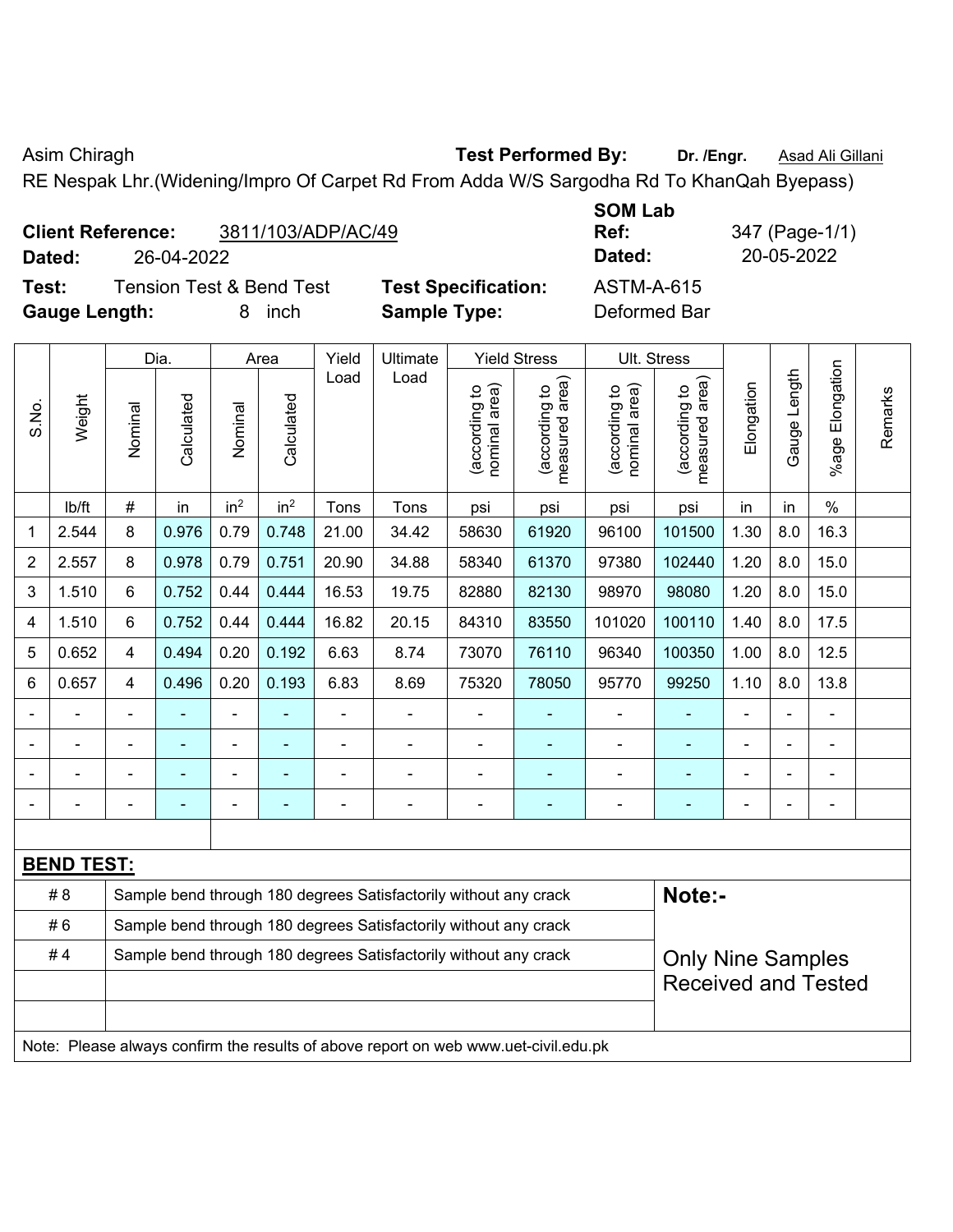Javaid Iqbal **Test Performed By: Dr. /Engr.** Asad Ali Gillani

Riz Builders Lahore.(Din Plaza,Johar Town,Lahore)

# **Client Reference:** Nil

**Test:** Tension Test & Bend Test **Test Specification: Gauge Length:** 8 inch **Sample Type:** Deformed Bar

| <b>Client Reference:</b> | Nil                      |                            | <b>SOM Lab</b><br>Ref: | 348 (Page-1/1) |
|--------------------------|--------------------------|----------------------------|------------------------|----------------|
| Dated:                   | 20-05-2022               |                            | Dated:                 | 20-05-2022     |
| Test:                    | Tension Test & Bend Test | <b>Test Specification:</b> | ASTM-A-615             |                |
| Caugo Longth:            | 8 inch                   | Sample Type:               | Deformed Rar           |                |

|                |                   |                          | Dia.           |                          | Area            | Yield          | Ultimate                                                                            |                                | <b>Yield Stress</b>             |                                | Ult. Stress                     |                |                |                              |         |
|----------------|-------------------|--------------------------|----------------|--------------------------|-----------------|----------------|-------------------------------------------------------------------------------------|--------------------------------|---------------------------------|--------------------------------|---------------------------------|----------------|----------------|------------------------------|---------|
| S.No.          | Weight            | Nominal                  | Calculated     | Nominal                  | Calculated      | Load           | Load                                                                                | nominal area)<br>(according to | (according to<br>measured area) | (according to<br>nominal area) | (according to<br>measured area) | Elongation     | Gauge Length   | Elongation<br>$%$ age        | Remarks |
|                | lb/ft             | #                        | in             | in <sup>2</sup>          | in <sup>2</sup> | Tons           | Tons                                                                                | psi                            | psi                             | psi                            | psi                             | in             | in             | $\%$                         |         |
| $\mathbf 1$    | 2.708             | 8                        | 1.007          | 0.79                     | 0.796           | 24.16          | 34.30                                                                               | 67450                          | 66940                           | 95760                          | 95040                           | 1.60           | 8.0            | 20.0                         |         |
| $\overline{2}$ | 1.523             | 6                        | 0.755          | 0.44                     | 0.448           | 13.48          | 18.50                                                                               | 67550                          | 66340                           | 92740                          | 91080                           | 1.40           | 8.0            | 17.5                         |         |
| $\blacksquare$ | ۰                 | $\blacksquare$           | $\blacksquare$ |                          | $\blacksquare$  | $\blacksquare$ | ÷.                                                                                  | $\blacksquare$                 | $\blacksquare$                  | $\blacksquare$                 | ٠                               | $\blacksquare$ | $\blacksquare$ | ÷,                           |         |
| $\blacksquare$ | $\blacksquare$    | $\blacksquare$           | ä,             | $\blacksquare$           | $\blacksquare$  | $\blacksquare$ | ÷.                                                                                  | $\blacksquare$                 | $\sim$                          | $\blacksquare$                 | $\blacksquare$                  | $\blacksquare$ | $\blacksquare$ | $\blacksquare$               |         |
| ÷              | $\overline{a}$    | $\overline{\phantom{a}}$ | ÷              | $\overline{\phantom{a}}$ | ÷               | $\blacksquare$ | $\overline{a}$                                                                      | $\blacksquare$                 | ÷                               | $\qquad \qquad \blacksquare$   | $\blacksquare$                  | $\blacksquare$ | $\blacksquare$ | $\blacksquare$               |         |
|                | ÷.                | $\blacksquare$           | $\blacksquare$ | $\blacksquare$           | ÷               | ä,             | ÷.                                                                                  | $\blacksquare$                 | ÷                               | $\blacksquare$                 | ä,                              | L.             |                | ÷,                           |         |
|                |                   |                          |                | $\blacksquare$           |                 | ä,             | ÷.                                                                                  | ä,                             | ä,                              | $\blacksquare$                 | ä,                              | $\blacksquare$ |                | ä,                           |         |
|                |                   |                          |                | $\blacksquare$           |                 |                | $\blacksquare$                                                                      | $\blacksquare$                 |                                 |                                |                                 |                |                | ä,                           |         |
|                |                   | $\overline{\phantom{0}}$ |                | $\overline{\phantom{0}}$ | ۰               |                | ۰                                                                                   | $\blacksquare$                 | ۰                               | ۰                              | $\blacksquare$                  | $\blacksquare$ | $\blacksquare$ | $\overline{\phantom{a}}$     |         |
| $\blacksquare$ |                   | $\blacksquare$           | $\blacksquare$ | $\overline{\phantom{a}}$ | ٠               | $\blacksquare$ | $\overline{\phantom{0}}$                                                            | $\blacksquare$                 | $\blacksquare$                  | $\overline{\phantom{a}}$       | $\blacksquare$                  | $\blacksquare$ | $\blacksquare$ | $\qquad \qquad \blacksquare$ |         |
|                |                   |                          |                |                          |                 |                |                                                                                     |                                |                                 |                                |                                 |                |                |                              |         |
|                | <b>BEND TEST:</b> |                          |                |                          |                 |                |                                                                                     |                                |                                 |                                |                                 |                |                |                              |         |
|                | # 8               |                          |                |                          |                 |                | Sample bend through 180 degrees Satisfactorily without any crack                    |                                |                                 |                                | Note:-                          |                |                |                              |         |
|                | #6                |                          |                |                          |                 |                | Sample bend through 180 degrees Satisfactorily without any crack                    |                                |                                 |                                |                                 |                |                |                              |         |
|                |                   |                          |                |                          |                 |                |                                                                                     |                                |                                 |                                | <b>Only Four Samples</b>        |                |                |                              |         |
|                |                   |                          |                |                          |                 |                |                                                                                     |                                |                                 |                                | <b>Received and Tested</b>      |                |                |                              |         |
|                |                   |                          |                |                          |                 |                |                                                                                     |                                |                                 |                                |                                 |                |                |                              |         |
|                |                   |                          |                |                          |                 |                | Note: Please always confirm the results of above report on web www.uet-civil.edu.pk |                                |                                 |                                |                                 |                |                |                              |         |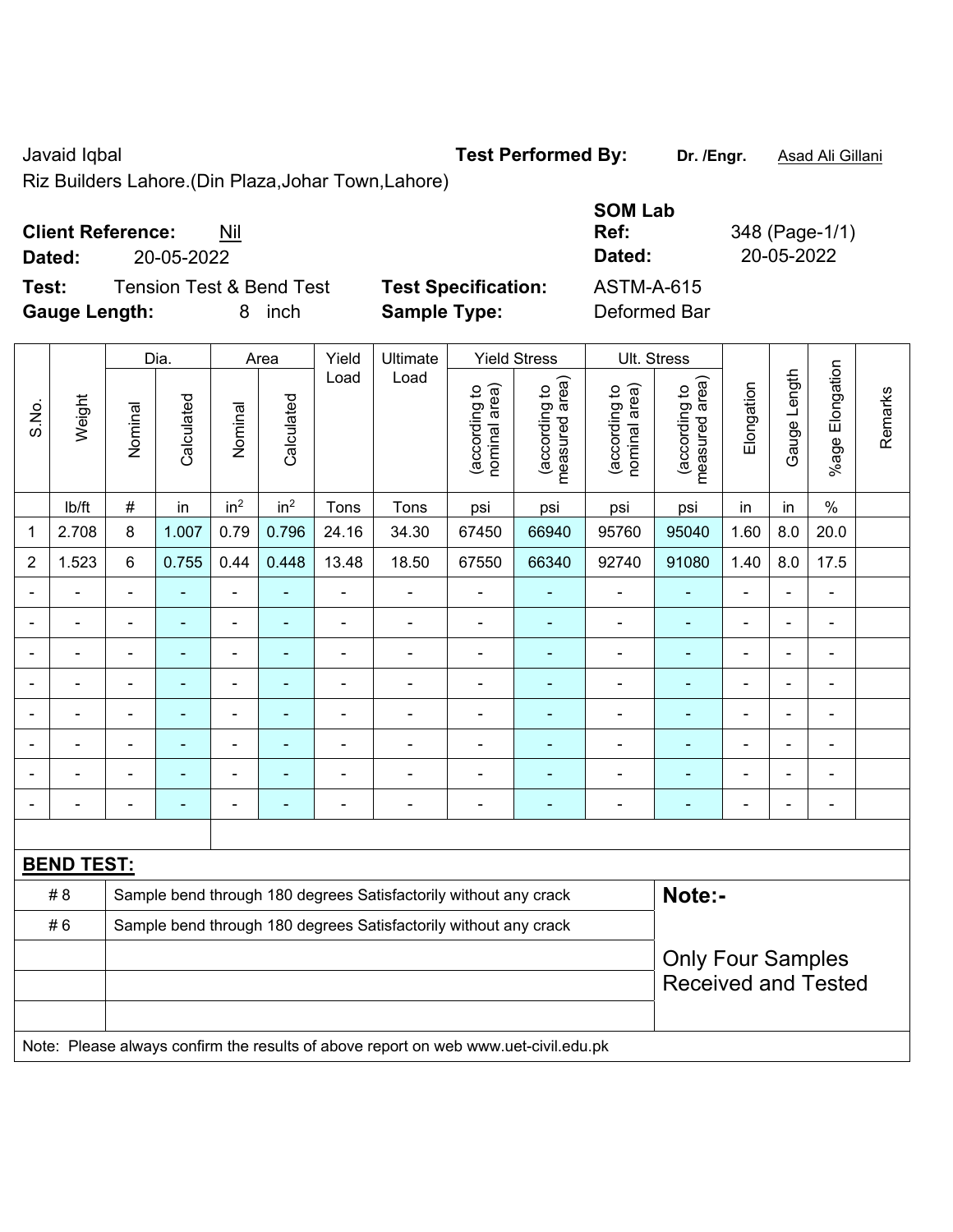Lahore

# **Client Reference:** Nil

**Test:** Tension Test & Bend Test **Test Specification:** ASTM-A-615 **Gauge Length:** 8 inch **Sample Type:** Deformed Bar

|               | U |
|---------------|---|
| pecification: |   |

**SOM Lab Ref:** 349 (Page-1/1) **Dated:** 18-05-2022 **Dated:** 20-05-2022

|                          |                              |                | Dia.                     |                 | Area            | Yield          | Ultimate                                                                            |                                               | <b>Yield Stress</b>             |                                | Ult. Stress                     |                          |                |                          |         |
|--------------------------|------------------------------|----------------|--------------------------|-----------------|-----------------|----------------|-------------------------------------------------------------------------------------|-----------------------------------------------|---------------------------------|--------------------------------|---------------------------------|--------------------------|----------------|--------------------------|---------|
| S.No.                    | Weight                       | Nominal        | Calculated               | Nominal         | Calculated      | Load           | Load                                                                                | nominal area)<br>(according to                | (according to<br>measured area) | (according to<br>nominal area) | (according to<br>measured area) | Elongation               | Gauge Length   | Elongation<br>$%$ age    | Remarks |
|                          | lb/ft                        | $\#$           | in                       | in <sup>2</sup> | in <sup>2</sup> | Tons           | Tons                                                                                | psi                                           | psi                             | psi                            | psi                             | in                       | in             | $\%$                     |         |
| 1                        | 0.679                        | $\overline{4}$ | 0.505                    | 0.20            | 0.200           | 5.93           | 8.89                                                                                | 65420                                         | 65420                           | 98020                          | 98020                           | 1.20                     | $8.0\,$        | 15.0                     |         |
| $\overline{\phantom{0}}$ | ÷,                           | $\blacksquare$ | $\frac{1}{2}$            | ÷               | ÷               | $\blacksquare$ | $\blacksquare$                                                                      | $\blacksquare$                                | $\blacksquare$                  | $\blacksquare$                 | $\blacksquare$                  | $\overline{\phantom{a}}$ | $\blacksquare$ | $\blacksquare$           |         |
| $\blacksquare$           | $\blacksquare$               | $\blacksquare$ | ٠                        | $\blacksquare$  | ÷               | $\blacksquare$ | $\overline{\phantom{a}}$                                                            | $\blacksquare$                                | $\blacksquare$                  | $\blacksquare$                 | $\blacksquare$                  | $\blacksquare$           | $\blacksquare$ | $\blacksquare$           |         |
|                          | $\blacksquare$               | $\blacksquare$ | $\blacksquare$           | ÷               | ٠               | $\blacksquare$ | ÷                                                                                   | $\blacksquare$                                | $\blacksquare$                  | ä,                             | $\blacksquare$                  | $\blacksquare$           |                | $\blacksquare$           |         |
|                          | $\blacksquare$               | $\blacksquare$ | $\blacksquare$           | ÷,              | ۰               | $\blacksquare$ | $\frac{1}{2}$                                                                       | $\blacksquare$                                | $\blacksquare$                  | $\blacksquare$                 | $\blacksquare$                  | $\blacksquare$           | $\blacksquare$ | $\blacksquare$           |         |
|                          | $\blacksquare$               |                | $\overline{\phantom{0}}$ | $\blacksquare$  |                 | $\blacksquare$ | $\overline{a}$                                                                      | $\blacksquare$                                | $\overline{a}$                  | ä,                             | $\blacksquare$                  | $\blacksquare$           |                | $\blacksquare$           |         |
|                          |                              |                | ۰                        | $\blacksquare$  |                 | $\blacksquare$ | ÷                                                                                   | $\blacksquare$                                | $\blacksquare$                  | $\blacksquare$                 |                                 |                          |                | $\blacksquare$           |         |
| $\blacksquare$           | $\blacksquare$               | $\blacksquare$ | $\blacksquare$           | ÷,              | ٠               | $\blacksquare$ | $\blacksquare$                                                                      | $\blacksquare$                                | $\blacksquare$                  | ÷                              | ä,                              | $\blacksquare$           | $\blacksquare$ | $\overline{\phantom{a}}$ |         |
|                          | $\blacksquare$               | $\blacksquare$ | ۰                        | ÷,              | ٠               | $\blacksquare$ | $\blacksquare$                                                                      | $\blacksquare$                                | $\blacksquare$                  | $\blacksquare$                 | ä,                              | $\blacksquare$           |                | $\blacksquare$           |         |
|                          | $\blacksquare$               | $\blacksquare$ | ÷,                       | ÷               |                 | $\blacksquare$ | $\blacksquare$                                                                      | $\blacksquare$                                | ÷                               | $\blacksquare$                 | $\blacksquare$                  | $\blacksquare$           |                | $\blacksquare$           |         |
|                          |                              |                |                          |                 |                 |                |                                                                                     |                                               |                                 |                                |                                 |                          |                |                          |         |
|                          | <b>BEND TEST:</b>            |                |                          |                 |                 |                |                                                                                     |                                               |                                 |                                |                                 |                          |                |                          |         |
|                          | No Bend test performed<br>-- |                |                          |                 |                 |                |                                                                                     | Note:-                                        |                                 |                                |                                 |                          |                |                          |         |
|                          |                              |                |                          |                 |                 |                |                                                                                     |                                               |                                 |                                |                                 |                          |                |                          |         |
|                          |                              |                |                          |                 |                 |                |                                                                                     | Only One Sample<br><b>Received and Tested</b> |                                 |                                |                                 |                          |                |                          |         |
|                          |                              |                |                          |                 |                 |                | Note: Please always confirm the results of above report on web www.uet-civil.edu.pk |                                               |                                 |                                |                                 |                          |                |                          |         |

Waqas **Test Performed By:** Dr. /Engr. **Asad Ali Gillani** Calculari Dr. /Engr. **Asad Ali Gillani**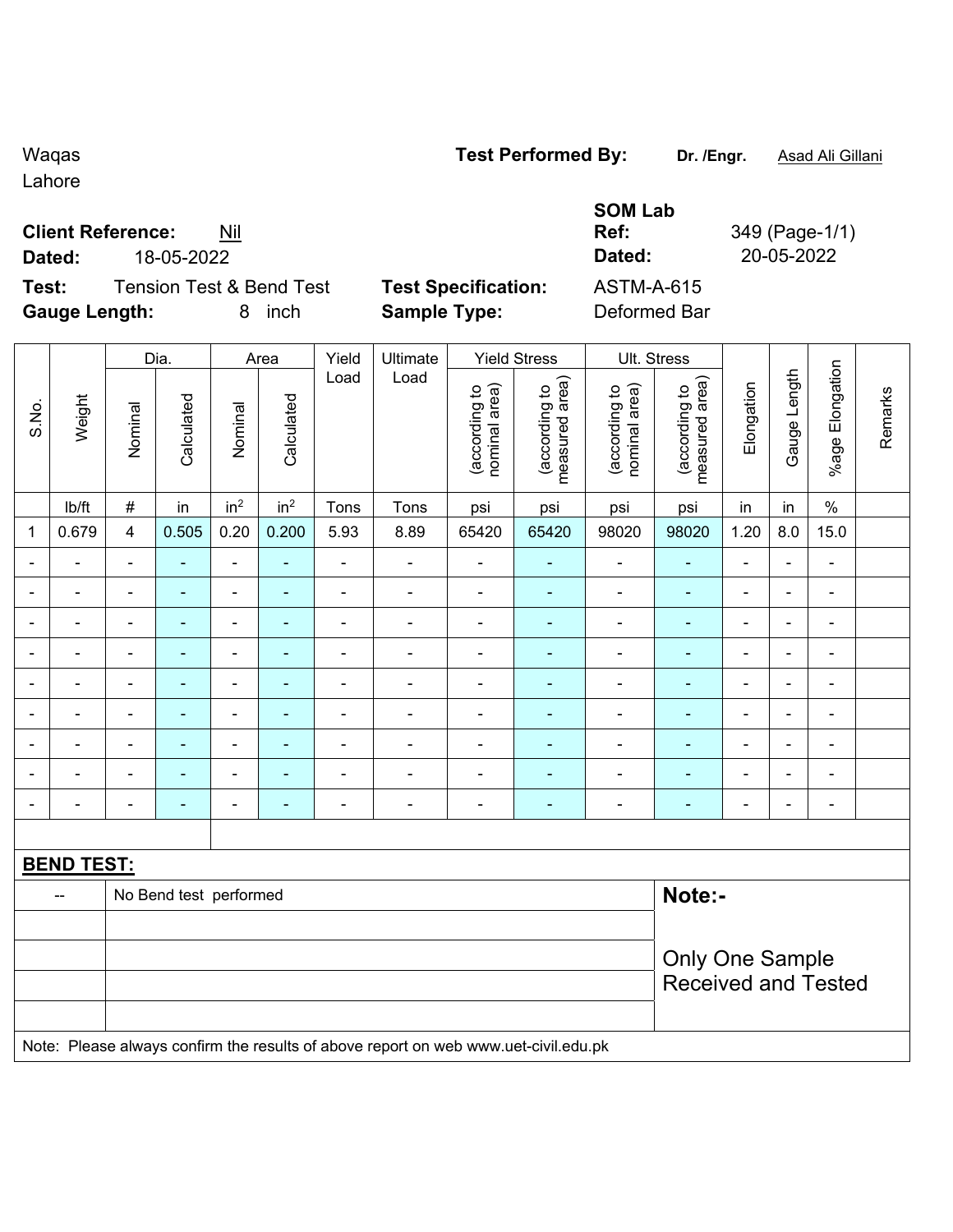Muhammad Irfan **Test Performed By: Dr. /Engr.** Asad Ali Gillani

Project Engr. DHA Gujranwala.( Const. Works Of Subject Sector G)

| <b>Client Reference:</b> |            | 111/15/PE/RS/Pkg-2B/389 | Ref:   | 352 (Page-1/ |
|--------------------------|------------|-------------------------|--------|--------------|
| Dated:                   | 19-05-2022 |                         | Dated: | 20-05-2022   |

**Test:** Tension Test & Bend Test **Test Specification:** ASTM-A-615 Gauge Length: **8** inch **Sample Type:** Definition

**SOM Lab Ref:** 352 (Page-1/1)

|  | Deformed Bar (Batala Steel) |
|--|-----------------------------|
|--|-----------------------------|

|                                                                        |                                                                        |                         | Dia.       |                 | Area            | Yield | Ultimate                                                                            |                                | <b>Yield Stress</b>             |                                | Ult. Stress                     |                |                |                           |         |
|------------------------------------------------------------------------|------------------------------------------------------------------------|-------------------------|------------|-----------------|-----------------|-------|-------------------------------------------------------------------------------------|--------------------------------|---------------------------------|--------------------------------|---------------------------------|----------------|----------------|---------------------------|---------|
| S.No.                                                                  | Weight                                                                 | Nominal                 | Calculated | Nominal         | Calculated      | Load  | Load                                                                                | nominal area)<br>(according to | measured area)<br>(according to | nominal area)<br>(according to | measured area)<br>(according to | Elongation     | Gauge Length   | Elongation<br>$%$ age $ $ | Remarks |
|                                                                        | lb/ft                                                                  | $\#$                    | in         | in <sup>2</sup> | in <sup>2</sup> | Tons  | Tons                                                                                | psi                            | psi                             | psi                            | psi                             | in             | in             | $\%$                      |         |
| 1                                                                      | 2.658                                                                  | 8                       | 0.997      | 0.79            | 0.781           | 22.50 | 34.40                                                                               | 62810                          | 63530                           | 96050                          | 97150                           | 1.30           | 8.0            | 16.3                      |         |
| $\overline{2}$                                                         | 2.656                                                                  | 8                       | 0.997      | 0.79            | 0.781           | 22.50 | 34.63                                                                               | 62810                          | 63530                           | 96670                          | 97790                           | 1.20           | 8.0            | 15.0                      |         |
| 3                                                                      | 1.479                                                                  | $6\phantom{a}$          | 0.744      | 0.44            | 0.435           | 13.99 | 20.44                                                                               | 70100                          | 70910                           | 102450                         | 103620                          | 1.10           | 8.0            | 13.8                      |         |
| 4                                                                      | 1.481                                                                  | $6\phantom{1}$          | 0.744      | 0.44            | 0.435           | 13.81 | 20.29                                                                               | 69240                          | 70030                           | 101680                         | 102850                          | 1.10           | 8.0            | 13.8                      |         |
| 5                                                                      | 0.655                                                                  | $\overline{\mathbf{4}}$ | 0.494      | 0.20            | 0.192           | 6.29  | 8.82                                                                                | 69360                          | 72250                           | 97230                          | 101290                          | 0.90           | 8.0            | 11.3                      |         |
| 6                                                                      | 0.657                                                                  | $\overline{4}$          | 0.496      | 0.20            | 0.193           | 6.29  | 8.99                                                                                | 69360                          | 71870                           | 99150                          | 102740                          | 0.90           | 8.0            | 11.3                      |         |
|                                                                        |                                                                        |                         |            |                 |                 |       |                                                                                     |                                |                                 | L,                             |                                 |                |                |                           |         |
|                                                                        |                                                                        |                         |            | $\blacksquare$  |                 | ä,    | $\blacksquare$                                                                      |                                |                                 | -                              |                                 |                |                |                           |         |
|                                                                        |                                                                        |                         |            | ۰               |                 |       |                                                                                     |                                |                                 | $\blacksquare$                 |                                 |                |                |                           |         |
|                                                                        |                                                                        |                         |            | $\blacksquare$  | ۰               | ä,    | $\blacksquare$                                                                      | Ē,                             |                                 | ä,                             | ÷                               | $\blacksquare$ | $\blacksquare$ | ÷                         |         |
|                                                                        |                                                                        |                         |            |                 |                 |       |                                                                                     |                                |                                 |                                |                                 |                |                |                           |         |
|                                                                        | <b>BEND TEST:</b>                                                      |                         |            |                 |                 |       |                                                                                     |                                |                                 |                                |                                 |                |                |                           |         |
|                                                                        | # 8                                                                    |                         |            |                 |                 |       | Sample bend through 180 degrees Satisfactorily without any crack                    |                                |                                 |                                | Note:-                          |                |                |                           |         |
|                                                                        | #6<br>Sample bend through 180 degrees Satisfactorily without any crack |                         |            |                 |                 |       |                                                                                     |                                |                                 |                                |                                 |                |                |                           |         |
| #4<br>Sample bend through 180 degrees Satisfactorily without any crack |                                                                        |                         |            |                 |                 |       |                                                                                     | <b>Only Nine Samples</b>       |                                 |                                |                                 |                |                |                           |         |
|                                                                        |                                                                        |                         |            |                 |                 |       | <b>Received and Tested</b>                                                          |                                |                                 |                                |                                 |                |                |                           |         |
|                                                                        |                                                                        |                         |            |                 |                 |       |                                                                                     |                                |                                 |                                |                                 |                |                |                           |         |
|                                                                        |                                                                        |                         |            |                 |                 |       | Note: Please always confirm the results of above report on web www.uet-civil.edu.pk |                                |                                 |                                |                                 |                |                |                           |         |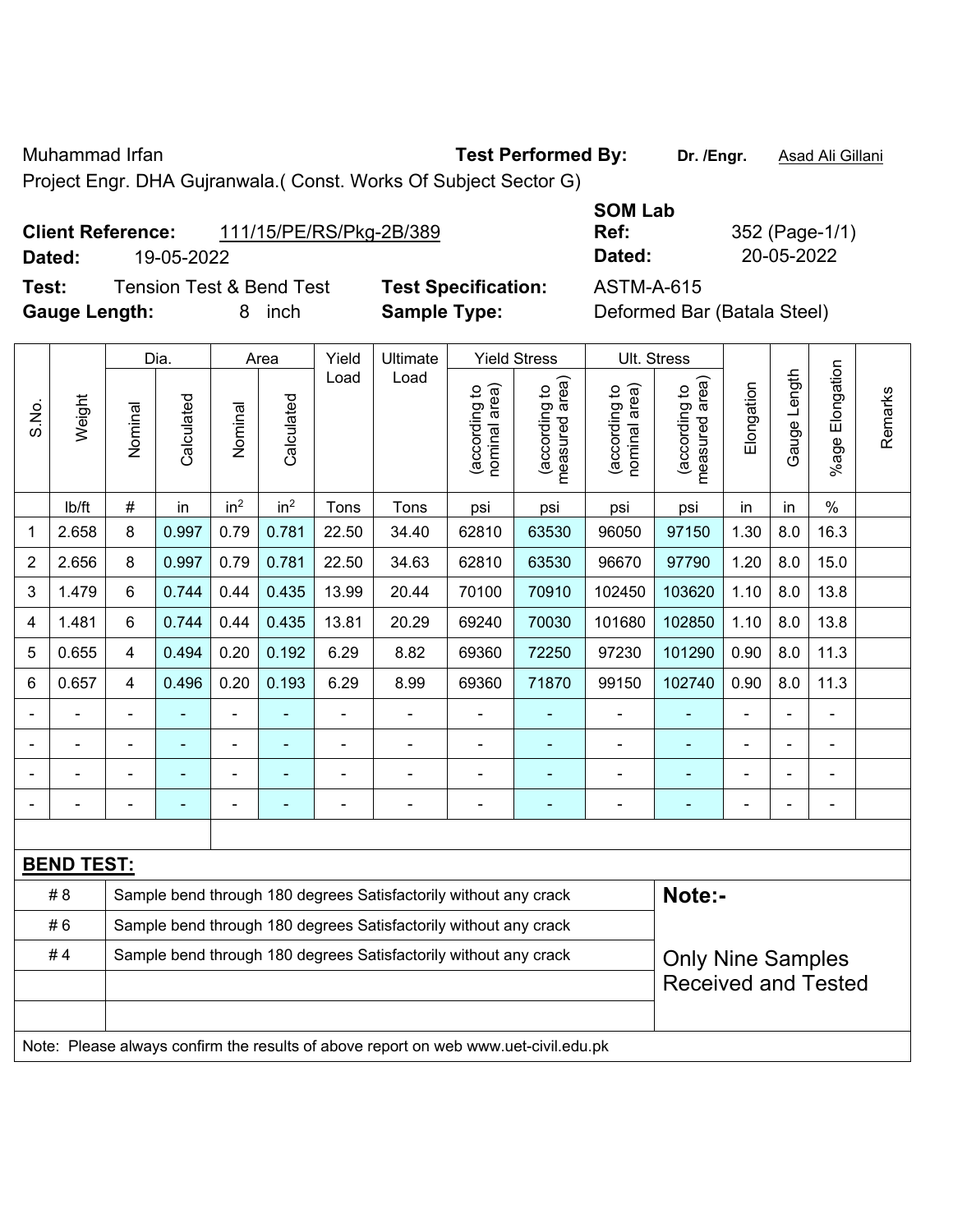Irshad Ahmad Bohio The Engineer, Basol Dam Project, ACE Limited Karachi. (Construction Of Basol Dam Project, Omara Gwadar)

**Client Reference:** R05/BDP/1717 Dated: 25-03-2022

**SOM Laboratory Reference :**CED/SOM/255-351(Page-1/4) Dated: 26-04-2022

**Test:** Stiffness, Tensile ,Flexure & Compression Test

**Sample Type:** GRP Pipe 800mm Diameter ( Bin Tariq (Pvt.) Ltd- Lahore)

# **Stiffness Test (Parallel Plate Loading Test as per ASTM-D-2412)**

(GRP Pipe 800mm)

Total Length = 305 mm, External Diameter = 820 mm, Wall Thickness = 12.15 mm

| Percentage<br><b>Reduction in</b> | Compression<br>Load, P |                                               | <b>Stiffness (Corrected)</b>                 |                                                                        |                   |  |  |
|-----------------------------------|------------------------|-----------------------------------------------|----------------------------------------------|------------------------------------------------------------------------|-------------------|--|--|
| Diameter of<br><b>Sample</b>      | (KN)                   | <b>Pipe Stiffness</b><br>(kN/m <sup>2</sup> ) | <b>Stiffness</b><br><b>Factor</b><br>$(N-m)$ | <b>Specific Tangential</b><br>initial Stiffness<br>(N/m <sup>2</sup> ) | <b>Remarks</b>    |  |  |
| 5%                                | 4.7                    | 385.24                                        | 592                                          | 6589                                                                   | No Crack Observed |  |  |

### (GRP Pipe 800mm)

Total Length = 305 mm, External Diameter = 820 mm, Wall Thickness = 12.2 mm

| Percentage<br><b>Reduction in</b> | Compression     |                                               | <b>Stiffness (Corrected)</b>                 |                                                                        |                   |
|-----------------------------------|-----------------|-----------------------------------------------|----------------------------------------------|------------------------------------------------------------------------|-------------------|
| Diameter of<br><b>Sample</b>      | Load, P<br>(KN) | <b>Pipe Stiffness</b><br>(kN/m <sup>2</sup> ) | <b>Stiffness</b><br><b>Factor</b><br>$(N-m)$ | <b>Specific Tangential</b><br>initial Stiffness<br>(N/m <sup>2</sup> ) | <b>Remarks</b>    |
| 5%                                | 2.2             | 339                                           | 592                                          | 6589                                                                   | No Crack Observed |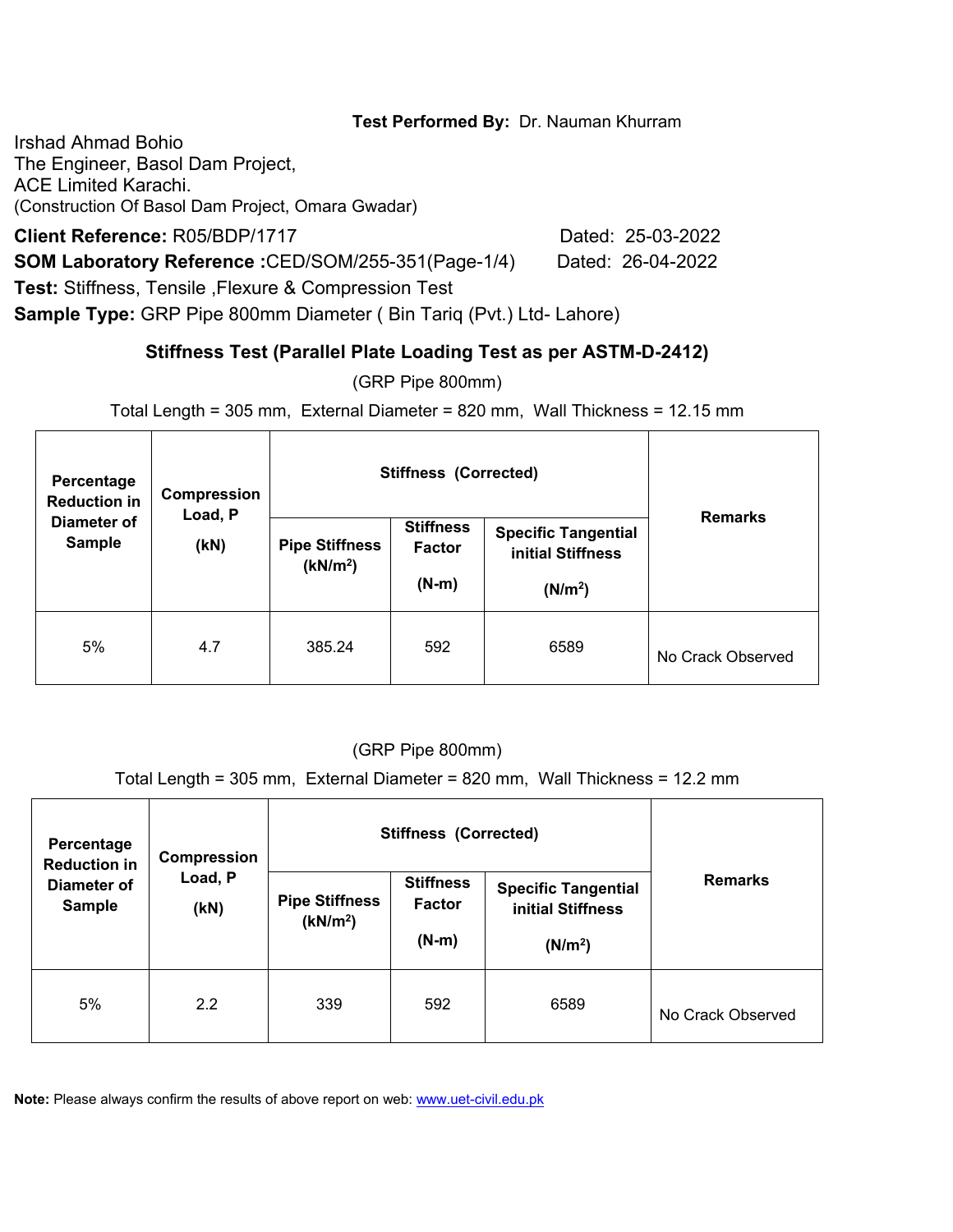Irshad Ahmad Bohio The Engineer, Basol Dam Project, ACE Limited Karachi. (Construction Of Basol Dam Project, Omara Gwadar)

**Client Reference:** R05/BDP/1717 Dated: 25-03-2022 **SOM Laboratory Reference :**CED/SOM/255-351(Page-2/4) Dated: 26-04-2022 **Test:** Stiffness, Tensile ,Flexure & Compression Test **Sample Type:** GRP Pipe 800mm Diameter ( Bin Tariq (Pvt.) Ltd- Lahore)

| <b>Sample Type</b> | Size of Sample (mm) | <b>Ultimate Load (kN)</b> | <b>Ultimate Stress (MPa)</b> |
|--------------------|---------------------|---------------------------|------------------------------|
| A 01               | 30.7 x 12.1         | 7.55                      | 20.59                        |
| A 02               | 30.4 x 12.1         | 7.32                      | 19.90                        |
| A 03               | 27.9 x 12           | 6.85                      | 20.46                        |
| A 04               | 29.9 x 12.1         | 6.73                      | 18.60                        |
| A 05               | 27.8 x 12.1         | 6.50                      | 19.32                        |
| A 06               | 27.2 x 12.2         | 6.50                      | 19.59                        |
| A 07               | 29.8 x 12.1         | 6.45                      | 17.89                        |
| A 08               | 30.4 x 12.2         | 8.02                      | 21.62                        |
| A 09               | 30.0 x 12.2         | 7.15                      | 19.54                        |
| A 10               | 29.0 x 12.1         | 7.95                      | 22.66                        |

#### **Tensile Test**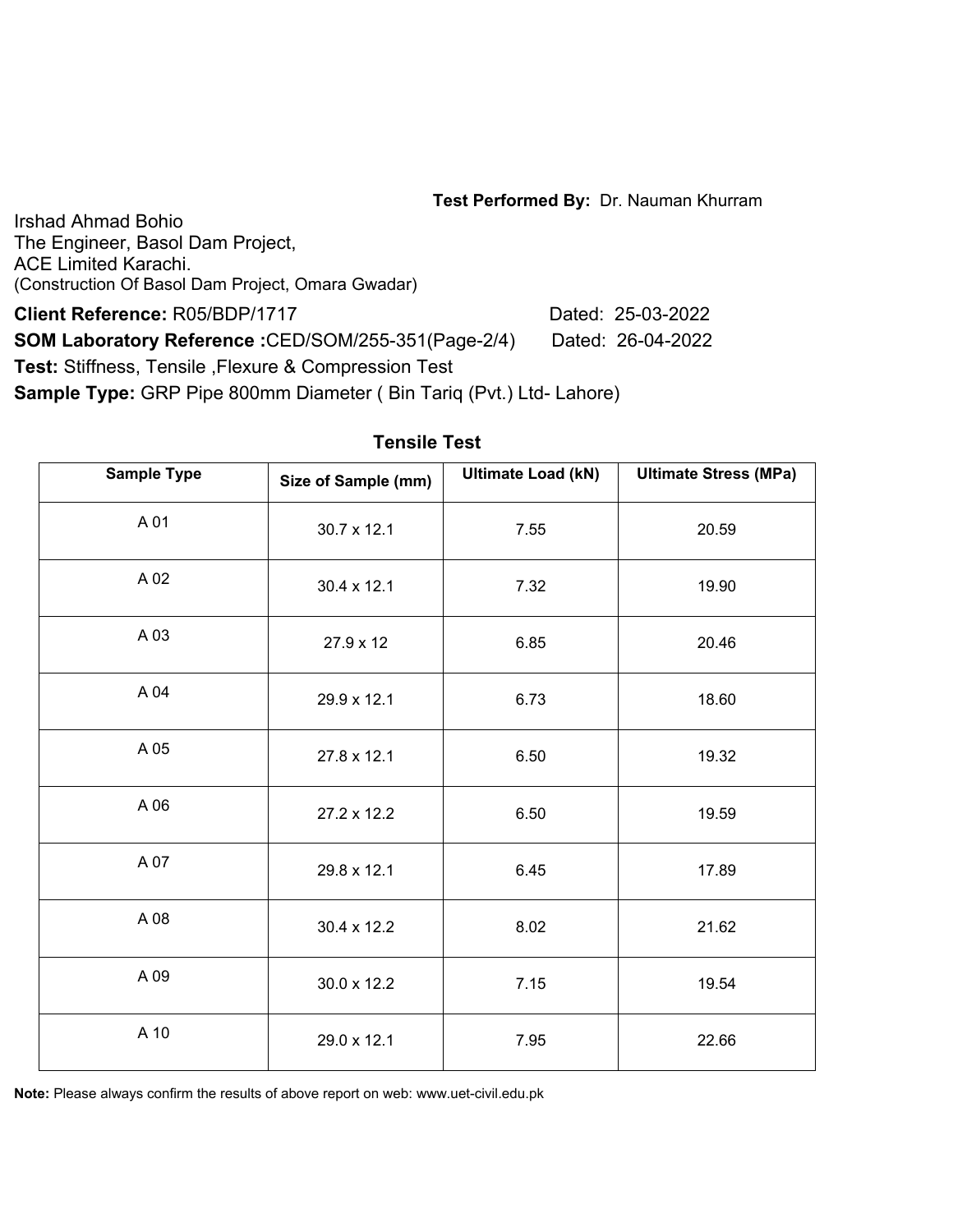Irshad Ahmad Bohio The Engineer, Basol Dam Project, ACE Limited Karachi. (Construction Of Basol Dam Project, Omara Gwadar)

**Client Reference:** R05/BDP/1717 Dated: 25-03-2022 **SOM Laboratory Reference :**CED/SOM/255-351(Page-3/4) Dated: 26-04-2022

**Test:** Stiffness, Tensile ,Flexure & Compression Test

**Sample Type:** GRP Pipe 800mm Diameter ( Bin Tariq (Pvt.) Ltd- Lahore)

| Sample #       | Size of Sample (mm) | <b>Ultimate Load (kN)</b> | <b>Ultimate Stress (MPa)</b> |
|----------------|---------------------|---------------------------|------------------------------|
| 1              | 32.0 x 13.8         | 26.05                     | 58.99                        |
| $\overline{2}$ | 32.0 x 14.6         | 29.5                      | 63.14                        |
| 3              | 31.85 x 13.5        | 29.5                      | 68.61                        |
| 4              | 31.85 x 12.5        | 23.2                      | 58.27                        |
| 5              | 32.2 x 13.3         | 38.82                     | 90.64                        |
| $6\phantom{a}$ | 31.5 x 11.4         | 22.52                     | 62.71                        |
| 7              | 32.0 x 13.4         | 25.35                     | 59.12                        |

#### **Compression Test**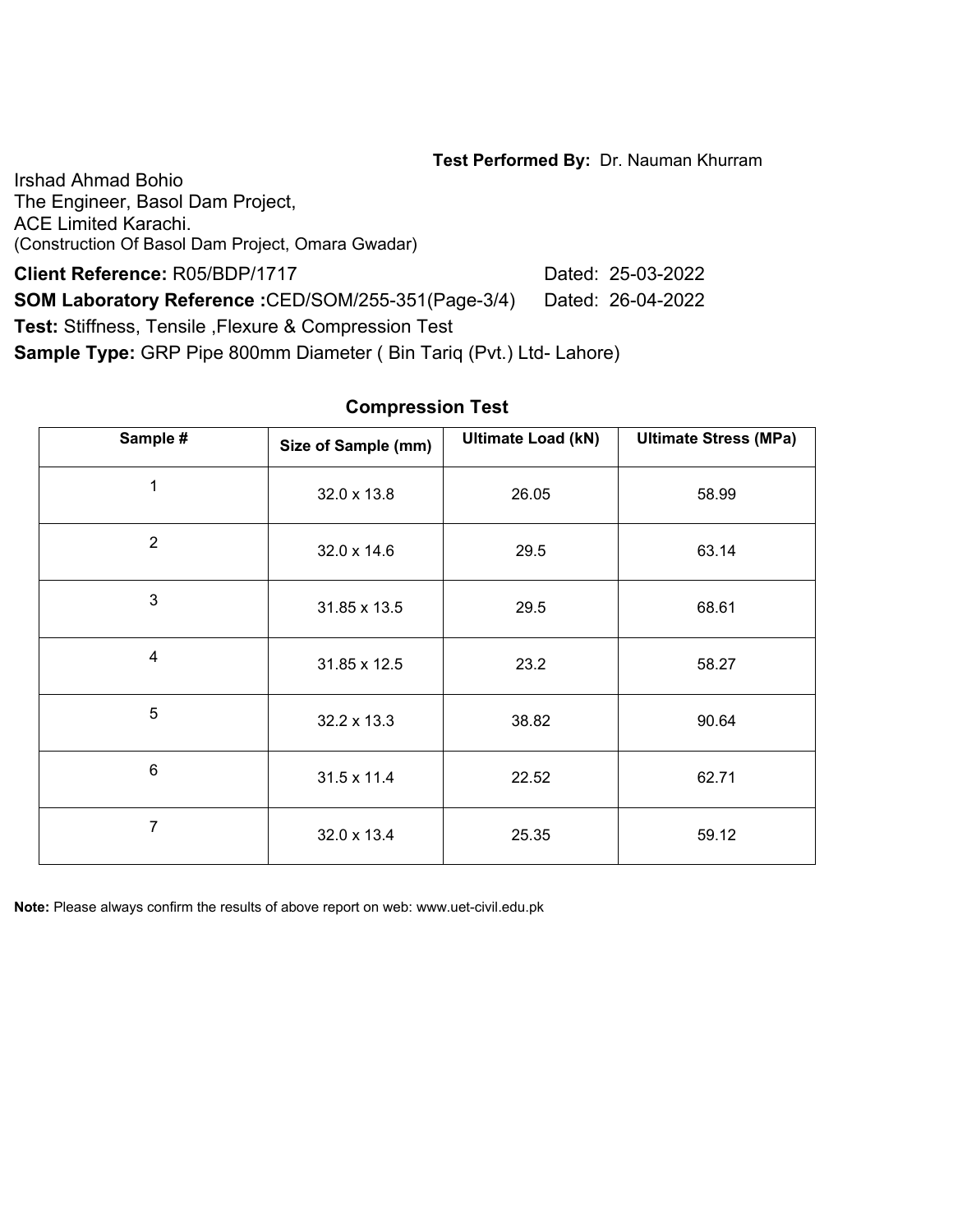Irshad Ahmad Bohio The Engineer, Basol Dam Project, ACE Limited Karachi. (Construction Of Basol Dam Project, Omara Gwadar)

**Client Reference:** R05/BDP/1717 Dated: 25-03-2022

**SOM Laboratory Reference :**CED/SOM/255-351(Page-4/4) Dated: 26-04-2022

**Test:** Stiffness, Tensile ,Flexure & Compression Test

**Sample Type:** GRP Pipe 800mm Diameter ( Bin Tariq (Pvt.) Ltd- Lahore)

**Span Length:** 192 mm

| <b>Sample Type</b> | <b>Size of Sample</b><br>(Width X Thickness)<br>(mm) | <b>Ultimate Load</b><br>(KN) | <b>Ultimate Stress</b><br>(MPa) |  |
|--------------------|------------------------------------------------------|------------------------------|---------------------------------|--|
| <b>B01</b>         | 31.3 x 12.25                                         | 0.050                        | 6.13                            |  |
| <b>B02</b>         | 31.63 x 12.23                                        | 0.040                        | 4.87                            |  |
| <b>B03</b>         | 31.5 x 12.18                                         | 0.035                        | 4.31                            |  |
| <b>B04</b>         | 31.5 x 12.4                                          | 0.075                        | 8.92                            |  |
| <b>B05</b>         | 31.8 x 12.2                                          | 0.295                        | 35.9                            |  |

**Flexure Test**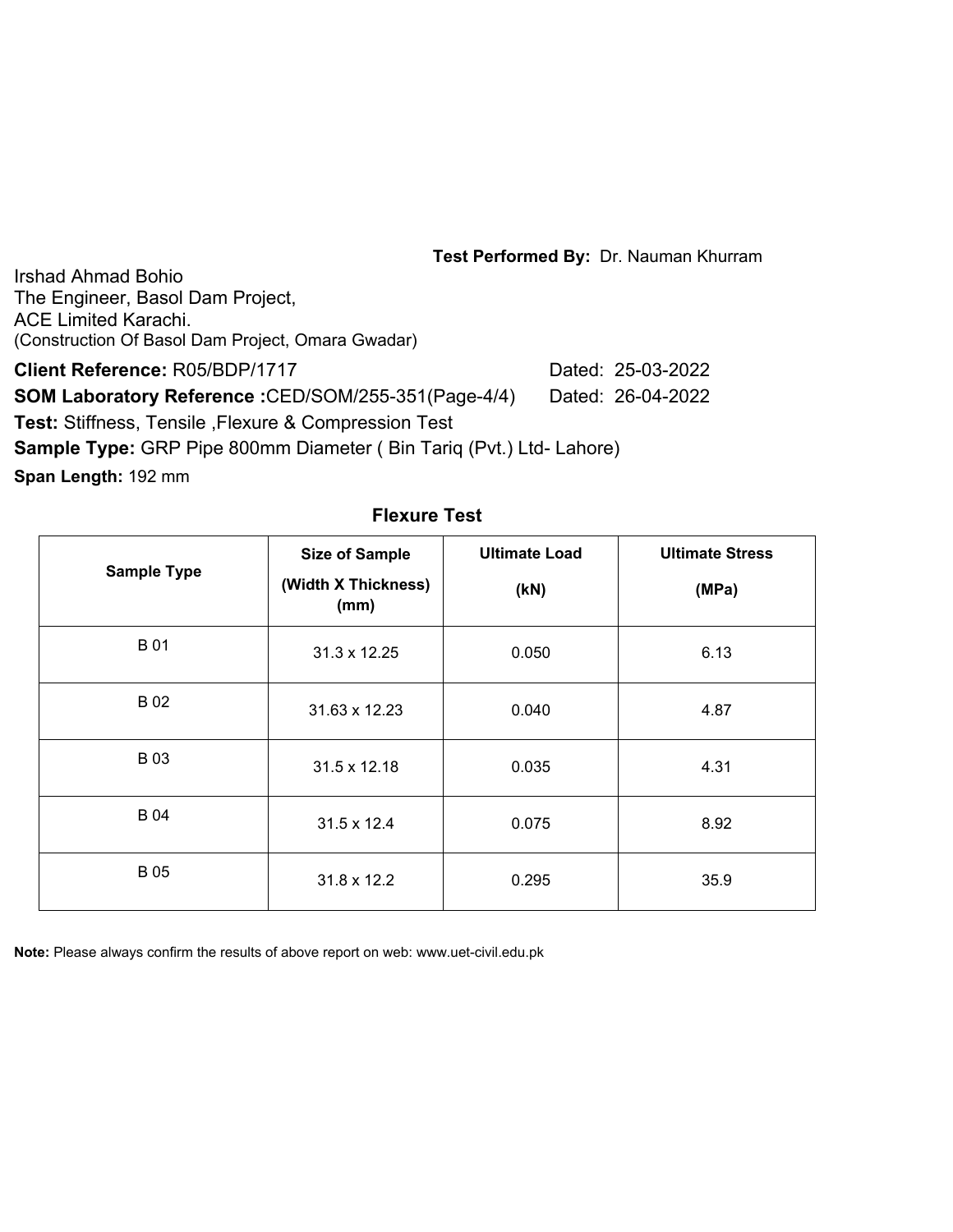### **Test Performed By:** Dr. Asad Ali Gillani

Irshad Ahmad Bohio The Engineer, Basol Dam Project, ACE Limited Karachi. (Construction Of Basol Dam Project, Omara Gwadar)

**Client Reference:** R05/BDP/1717 Dated: 25-03-2022

**SOM Laboratory Reference :**CED/SOM/255-351(Page-1/4) Dated: 26-04-2022

**Test:** Stiffness, Tensile ,Flexure & Compression Test

**Sample Type:** GRP Pipe 800mm Diameter ( Bin Tariq (Pvt.) Ltd- Lahore)

# **Stiffness Test (Parallel Plate Loading Test as per ASTM-D-2412)**

(Sample 1, GRP Pipe 800mm)

Total Length = 305 mm, External Diameter = 820 mm, Wall Thickness = 12.15 mm

| Percentage<br><b>Reduction in</b> | Compression<br>Load, P |                                               | <b>Stiffness (Corrected)</b>                 |                                                                        | <b>Remarks</b>    |
|-----------------------------------|------------------------|-----------------------------------------------|----------------------------------------------|------------------------------------------------------------------------|-------------------|
| Diameter of<br><b>Sample</b>      | (kN)                   | <b>Pipe Stiffness</b><br>(kN/m <sup>2</sup> ) | <b>Stiffness</b><br><b>Factor</b><br>$(N-m)$ | <b>Specific Tangential</b><br>initial Stiffness<br>(N/m <sup>2</sup> ) |                   |
| 5%                                | 4.7                    | 406                                           | 3984                                         | 7905                                                                   | No Crack Observed |

### (Sample 2,GRP Pipe 800mm)

Total Length = 305 mm, External Diameter = 820 mm, Wall Thickness = 12.2 mm

| Percentage<br><b>Reduction in</b> | Compression     |                                               | <b>Stiffness (Corrected)</b>                 |                                                                        |                   |
|-----------------------------------|-----------------|-----------------------------------------------|----------------------------------------------|------------------------------------------------------------------------|-------------------|
| Diameter of<br><b>Sample</b>      | Load, P<br>(KN) | <b>Pipe Stiffness</b><br>(kN/m <sup>2</sup> ) | <b>Stiffness</b><br><b>Factor</b><br>$(N-m)$ | <b>Specific Tangential</b><br>initial Stiffness<br>(N/m <sup>2</sup> ) | <b>Remarks</b>    |
| 5%                                | 4.0             | 345                                           | 3389                                         | 6730                                                                   | No Crack Observed |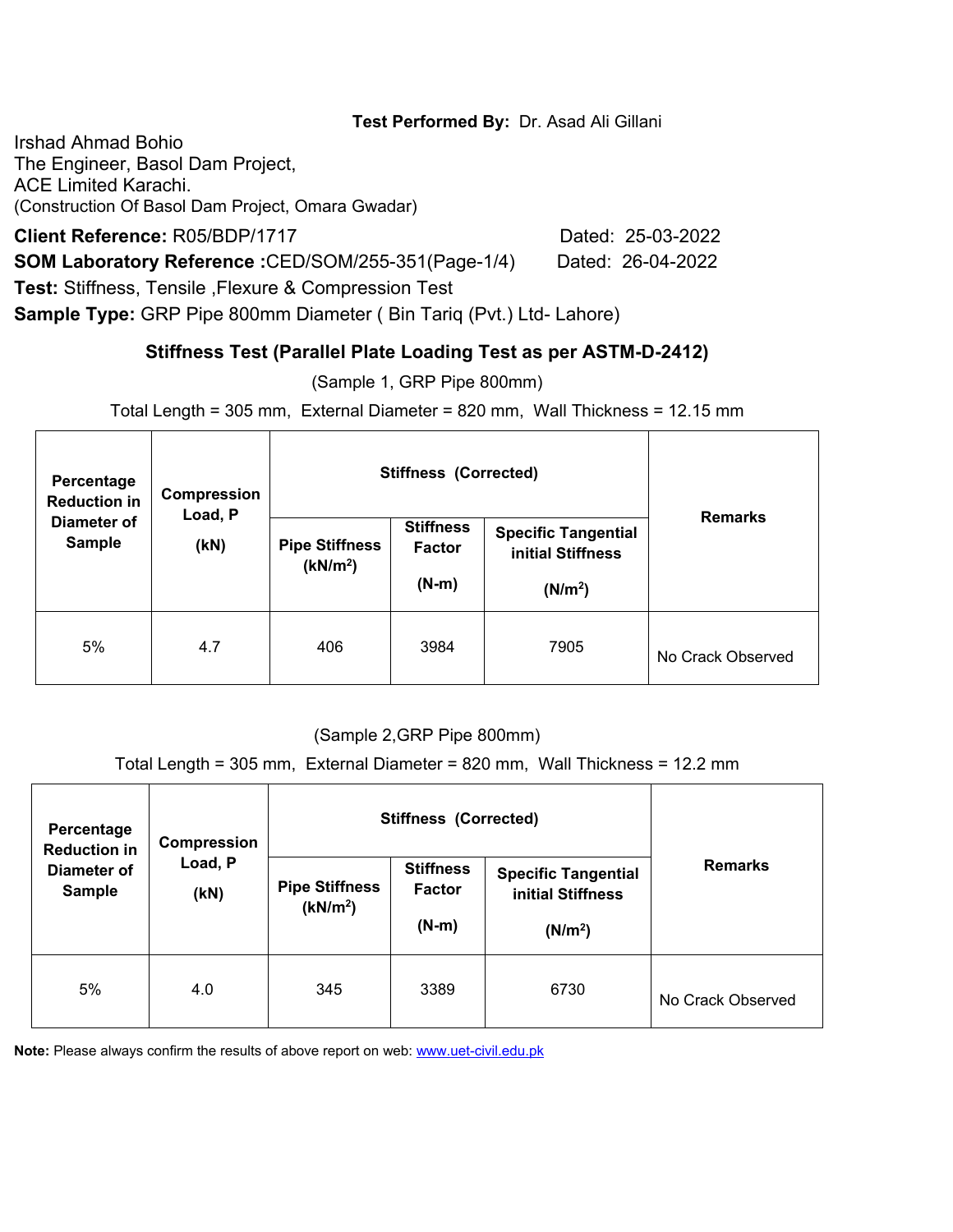Irshad Ahmad Bohio The Engineer, Basol Dam Project, ACE Limited Karachi. (Construction Of Basol Dam Project, Omara Gwadar)

**Client Reference:** R05/BDP/1717 Dated: 25-03-2022

**SOM Laboratory Reference :**CED/SOM/255-351(Page-2/4) Dated: 26-04-2022

**Test:** Stiffness, Tensile ,Flexure & Compression Test

**Sample Type:** GRP Pipe 800mm Diameter ( Bin Tariq (Pvt.) Ltd- Lahore)

| <b>Sample Type</b> | Size of Sample (mm) | <b>Ultimate Load (kN)</b> | <b>Ultimate Stress (MPa)</b> |  |
|--------------------|---------------------|---------------------------|------------------------------|--|
| A 01               | $30.7 \times 12.1$  | 7.55                      | 20.59                        |  |
| A 02               | $30.4 \times 12.1$  | 7.32                      | 19.90                        |  |
| A 03               | 27.9 x 12           | 6.85                      | 20.46                        |  |
| A 04               | 29.9 x 12.1         | 6.73                      | 18.60                        |  |
| A 05               | 27.8 x 12.1         | 6.50                      | 19.32                        |  |
| A 06               | $27.2 \times 12.2$  | 6.50                      | 19.59                        |  |

### **Tensile Test**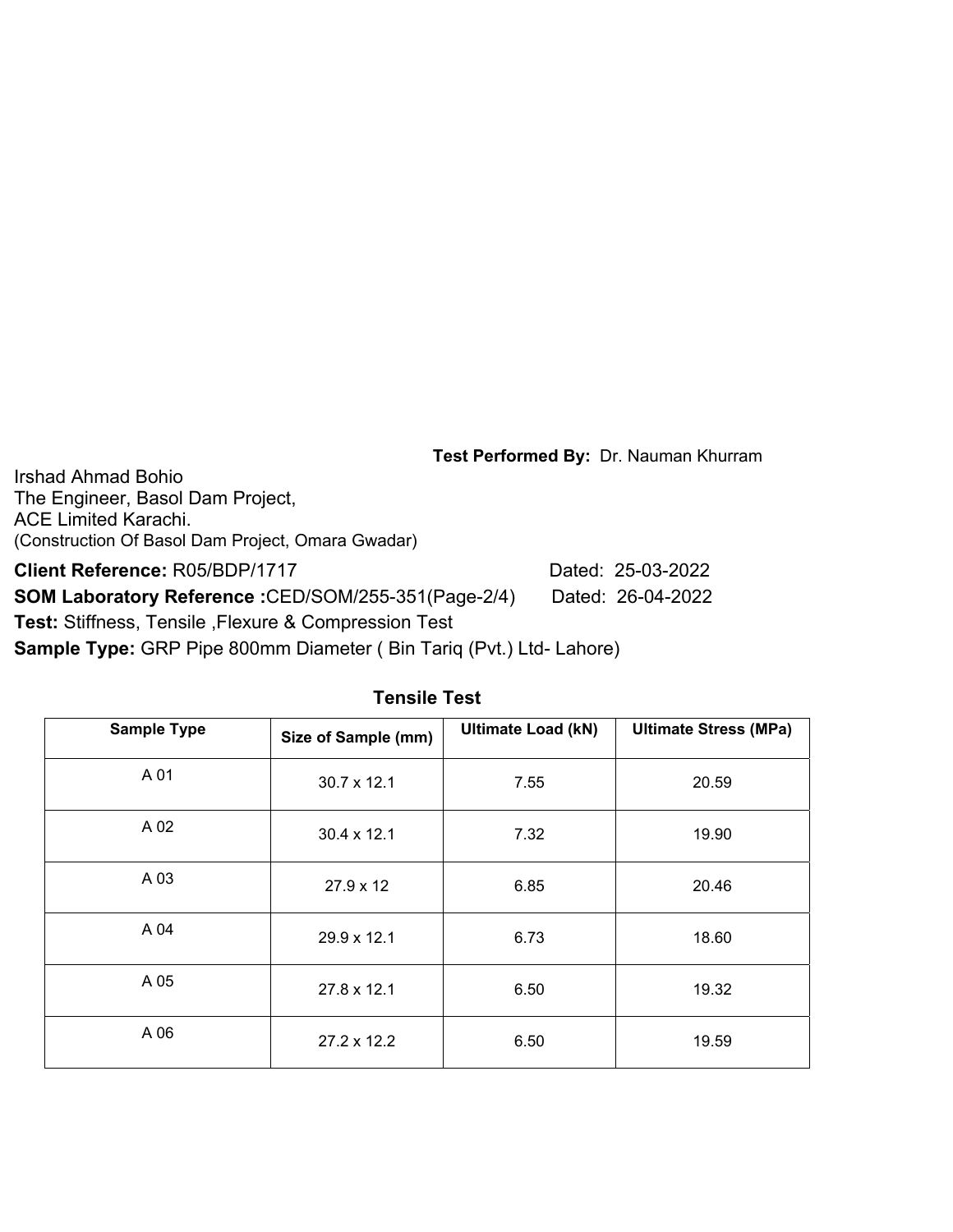| A 07 | 29.8 x 12.1 | 6.45 | 17.89 |  |
|------|-------------|------|-------|--|
| A 08 | 30.4 x 12.2 | 8.02 | 21.62 |  |
| A 09 | 30.0 x 12.2 | 7.15 | 19.54 |  |
| A 10 | 29.0 x 12.1 | 7.95 | 22.66 |  |

**Note:** Please always confirm the results of above report on web: www.uet-civil.edu.pk

 **Test Performed By:** Dr. Nauman Khurram

Irshad Ahmad Bohio The Engineer, Basol Dam Project, ACE Limited Karachi. (Construction Of Basol Dam Project, Omara Gwadar)

**Client Reference:** R05/BDP/1717 Dated: 25-03-2022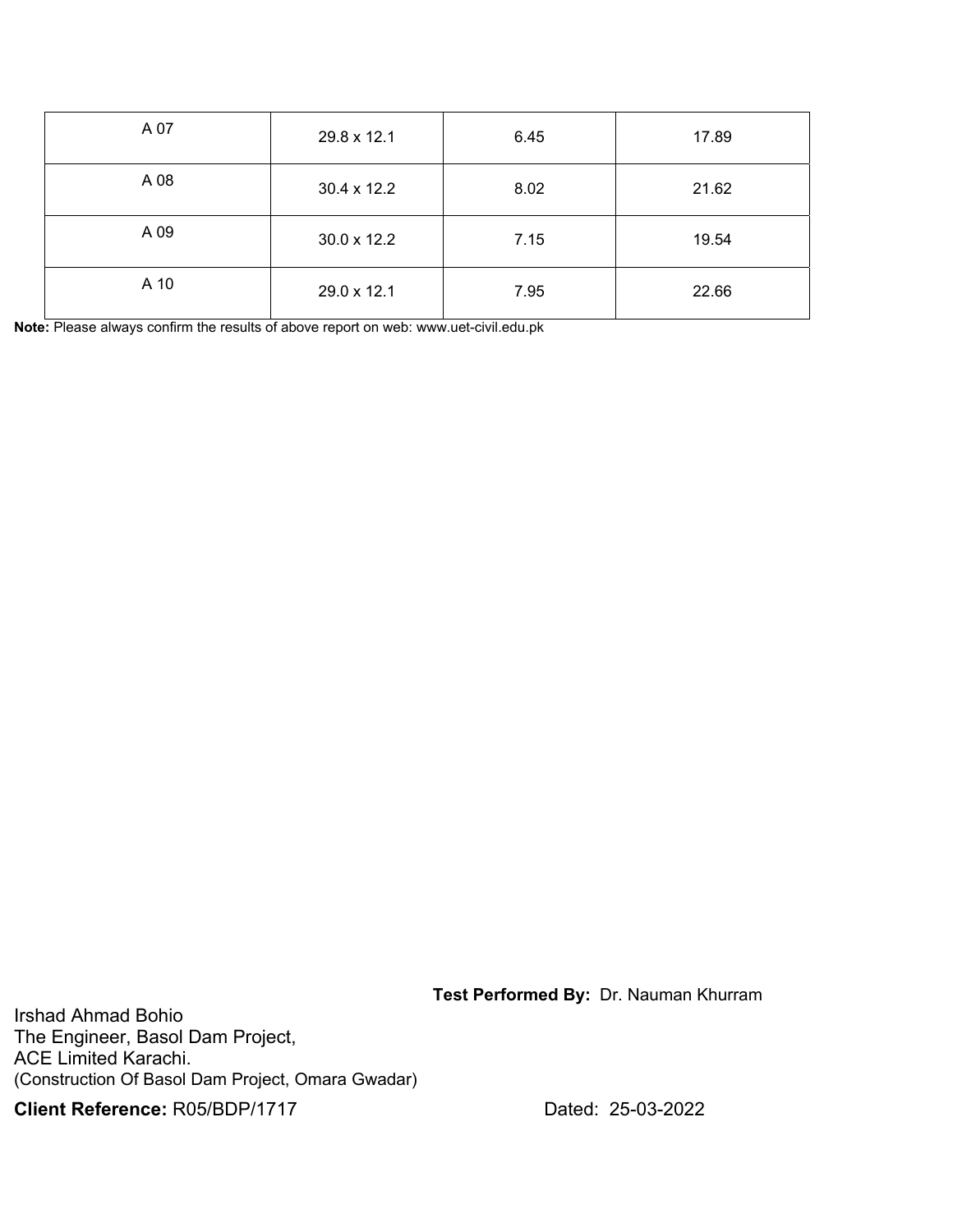**SOM Laboratory Reference :**CED/SOM/255-351(Page-3/4) Dated: 26-04-2022 **Test:** Stiffness, Tensile ,Flexure & Compression Test **Sample Type:** GRP Pipe 800mm Diameter ( Bin Tariq (Pvt.) Ltd- Lahore)

| Sample #                | Size of Sample (mm) | <b>Ultimate Load (kN)</b> | <b>Ultimate Stress (MPa)</b> |  |
|-------------------------|---------------------|---------------------------|------------------------------|--|
| 1                       | 32.0 x 13.8         | 26.05                     | 58.99                        |  |
| $\overline{2}$          | 32.0 x 14.6         | 29.5                      | 63.14                        |  |
| 3                       | 31.85 x 13.5        | 29.5                      | 68.61                        |  |
| $\overline{\mathbf{4}}$ | 31.85 x 12.5        | 23.2                      | 58.27                        |  |
| 5                       | 32.2 x 13.3         | 38.82                     | 90.64                        |  |
| 6                       | 31.5 x 11.4         | 22.52                     | 62.71                        |  |
| $\overline{7}$          | 32.0 x 13.4         | 25.35                     | 59.12                        |  |

## **Compression Test**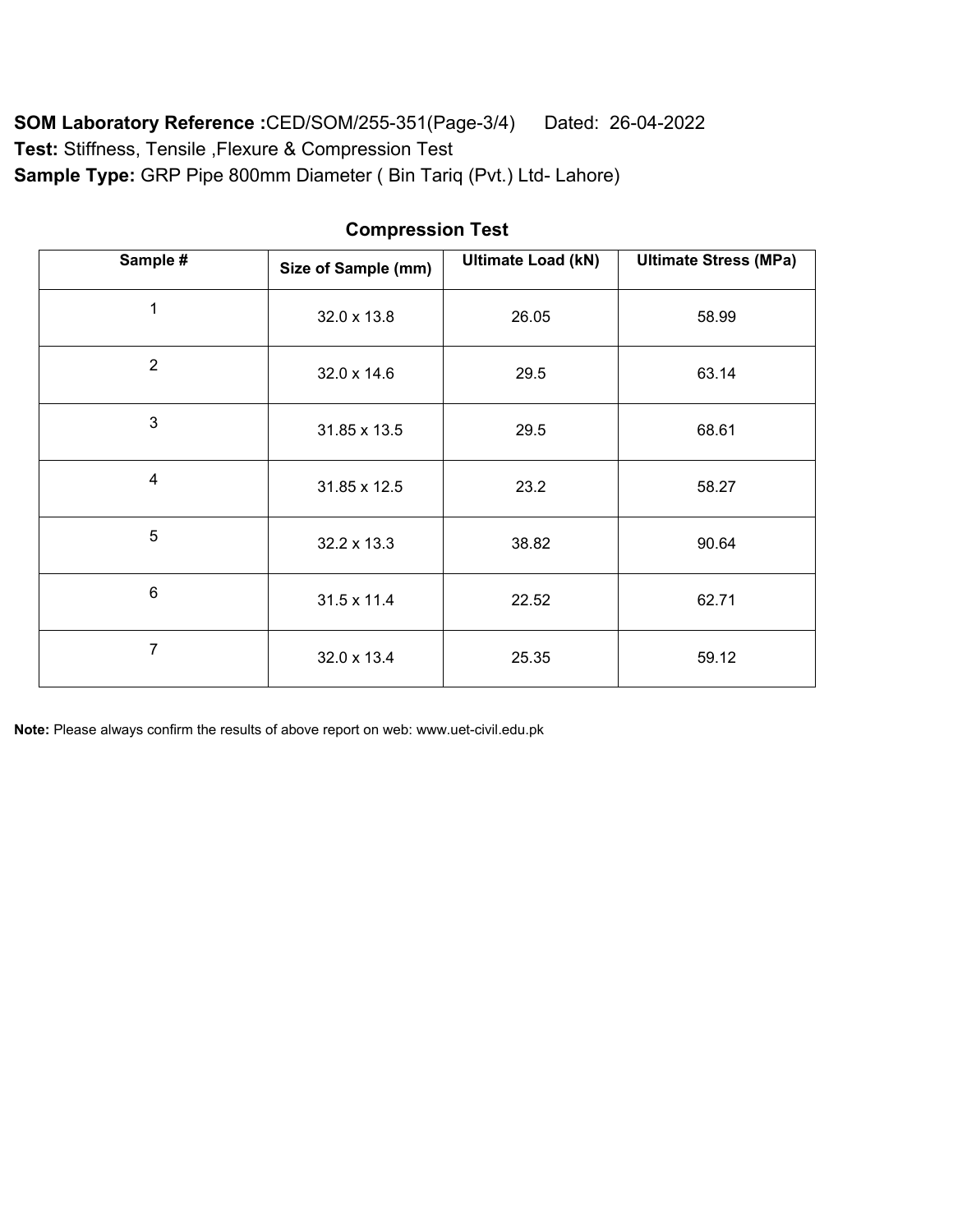Irshad Ahmad Bohio The Engineer, Basol Dam Project, ACE Limited Karachi. (Construction Of Basol Dam Project, Omara Gwadar)

**Client Reference:** R05/BDP/1717 Dated: 25-03-2022 **SOM Laboratory Reference :**CED/SOM/255-351(Page-4/4) Dated: 26-04-2022 **Test:** Stiffness, Tensile ,Flexure & Compression Test **Sample Type:** GRP Pipe 800mm Diameter ( Bin Tariq (Pvt.) Ltd- Lahore)

**Span Length:** 192 mm

| <b>Sample Type</b> | <b>Size of Sample</b><br>(Width X Thickness)<br>(mm) | <b>Ultimate Load</b><br>(KN) | <b>Ultimate Stress</b><br>(MPa) |  |
|--------------------|------------------------------------------------------|------------------------------|---------------------------------|--|
| <b>B01</b>         | 31.3 x 12.25                                         | 0.050                        | 6.13                            |  |
| <b>B02</b>         | 31.63 x 12.23                                        | 0.040                        | 4.87                            |  |
| <b>B03</b>         | 31.5 x 12.18                                         | 0.035                        | 4.31                            |  |
| <b>B04</b>         | 31.5 x 12.4                                          | 0.075                        | 8.92                            |  |
| <b>B05</b>         | 31.8 x 12.2                                          | 0.295                        | 35.9                            |  |

#### **Flexure Test**